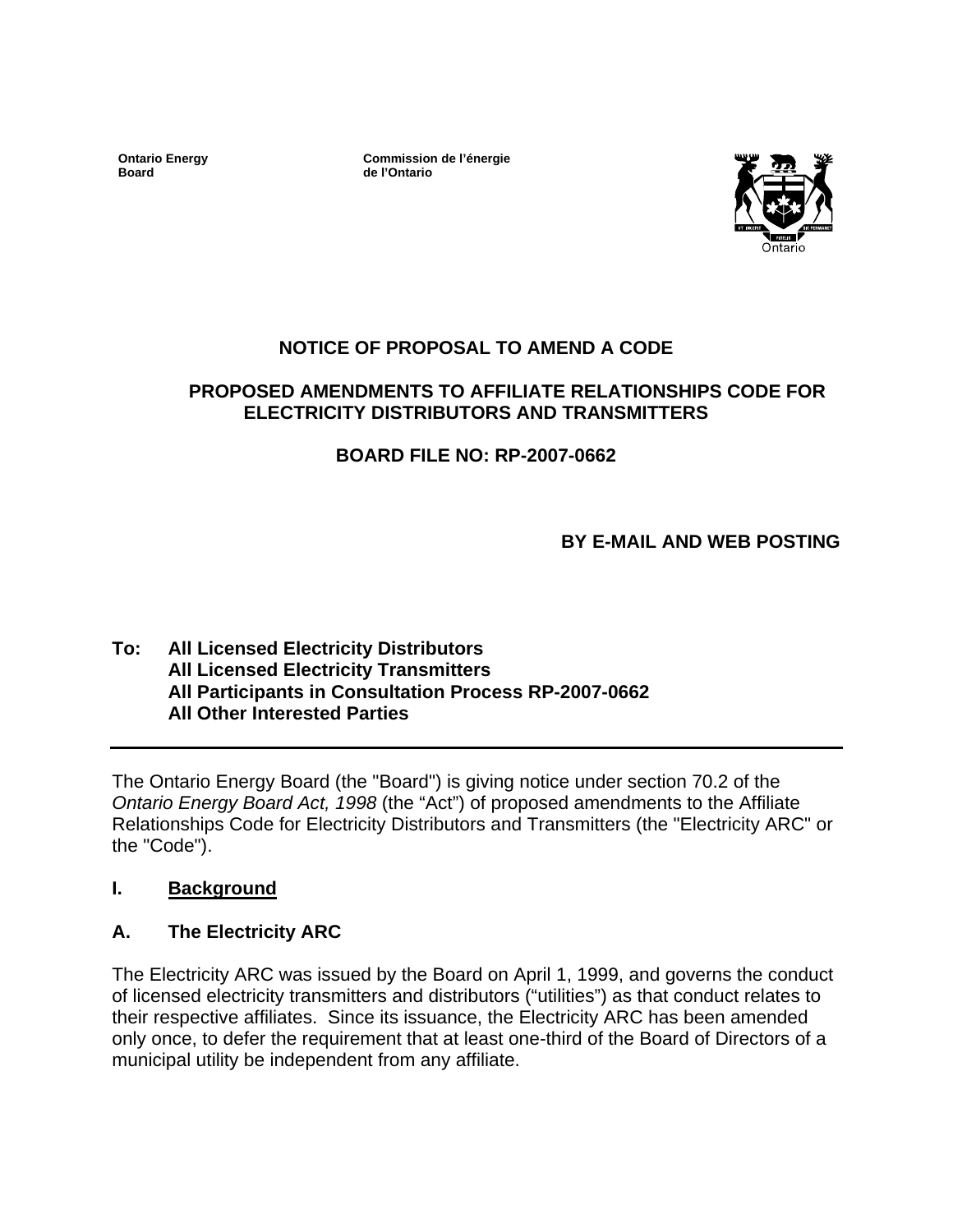# **B. Ontario Utilities and their Affiliates**

The affiliate relationships of Ontario's utilities vary. Approximately 19 distributors have only one affiliate - the municipal shareholder or a holding company. The remaining distributors have one or more other affiliates that provide services to or for the distributor or affiliates that engage in other business activities, including energy-related services, telecommunication services and generation. Eighteen distributors have little or no internal staff and have outsourced largely all of their operations to an affiliate.

The services provided by distributor affiliates include customer billing, meter maintenance, hot water heater rentals, street light maintenance, energy management and electrical facility construction and maintenance. In some other cases, an affiliate provides more limited distribution-related functions, such as electrical facility construction or metering services. Some holding companies provide corporate services, such as accounting or human resources functions, to their distributor affiliate. While eight distributor affiliates hold a retailer licence, none appear to be currently active as electricity retailers. Three distributor affiliates hold natural gas marketer licences. One is not currently active and the other two are municipalities that also operate the gas distribution system in their respective territories.

# **C. Recent Electricity ARC Activity**

The last two years in particular have seen increased activity in relation to the Electricity ARC. The Compliance Office has reviewed the affiliate relationships of several distributors. Through these reviews, a number of compliance concerns were identified and communicated individually to the distributors in question. On July 10, 2006, the Compliance Office issued Compliance Bulletin 200604 to provide all licensed distributors with an overview of the views and expectations of the Board's Chief Compliance Officer regarding key provisions of the Electricity ARC.

In addition, there has been ongoing change in the structure and operation of the electricity sector.

Some distributors have expressed concerns about the continuing relevance and appropriateness of the Electricity ARC in today's legislative and regulatory environment. An application filed by the Electricity Distributors Association regarding the Electricity ARC is also currently pending before the Board.

To facilitate discussion of issues pertaining to the Electricity ARC, a Board staff Research Paper was issued for comment on June 15, 2007. The Research Paper provided background on the development of the Electricity ARC, summarized the current status of Ontario utility affiliate relationships and identified some of the concerns regarding the Electricity ARC that have been raised recently. The Research Paper considered major affiliate relationship issues identified from a review of other North American jurisdictions and the Board's 2004 review of the Affiliate Relationships Code for Gas Utilities (the "Gas ARC"), and considered the Electricity ARC relative to those issues.

The Board received 23 comments on the staff Research Paper from a variety of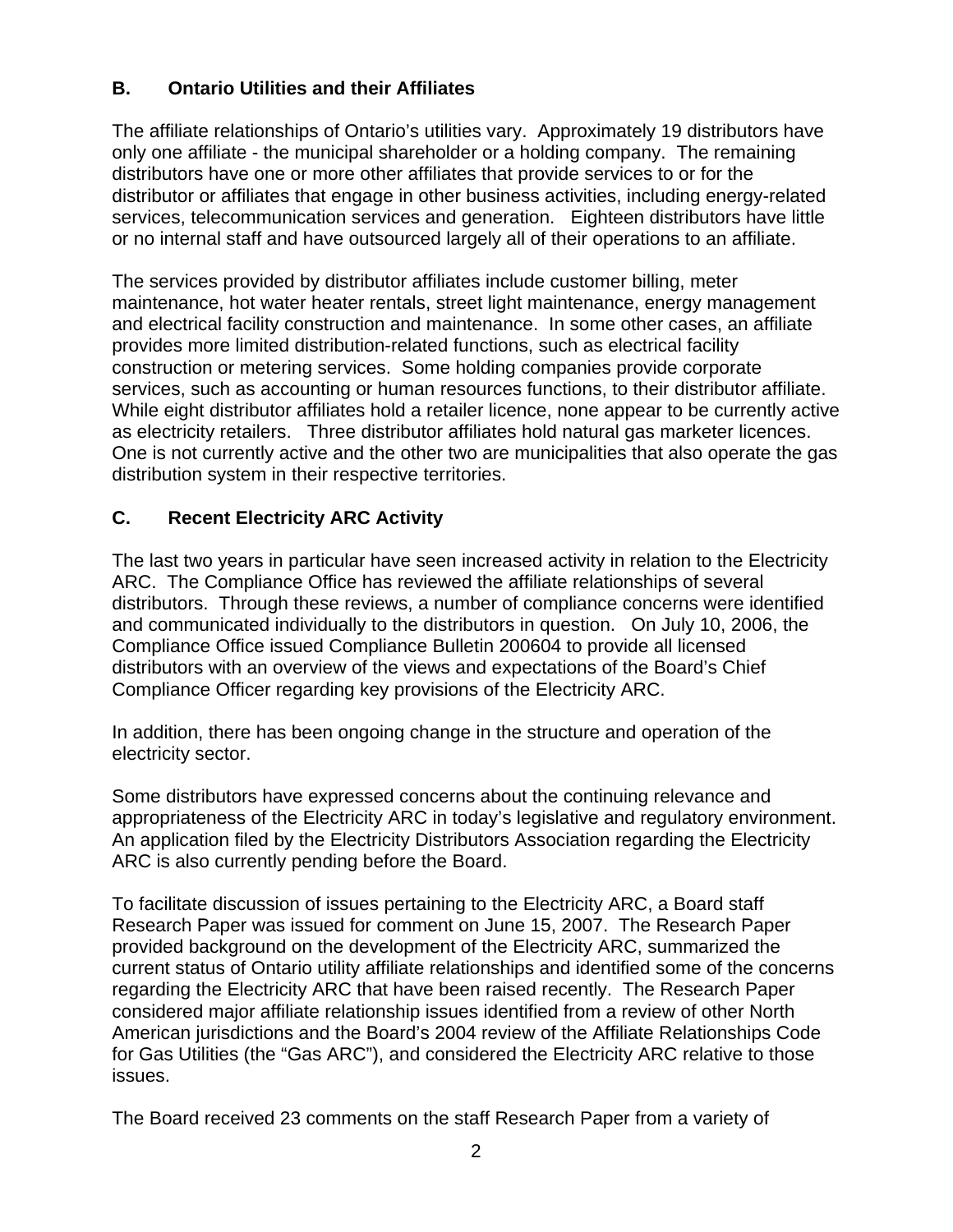stakeholders, including distributors, electricity retailers, ratepayer groups and business groups whose members compete with some distributor affiliates. Those comments are available on the Board's website at [www.oeb.gov.on.ca](http://www.oeb.gov.on.ca/) on the "Affiliate Relationships Code for Electricity Distributors and Transmitters" webpage on the "Key Initiatives & Consultations" portion of the "Industry Relations" section of the website. $1$ 

The comments received were diverse in nature, and stakeholder-wide consensus on key points was limited. Representatives of the same stakeholder group (distributor, ratepayer, retailer/marketer and other competing businesses) did not necessarily have the same view on, or take the same approach to, any given issue. Broadly speaking, however, distributors tended to favour less restrictive or more flexible rules. Illustrative of this approach are the comments of the Electricity Distributors Association, which were expressly supported in the comments submitted by a number of distributors. Ratepayers, retailers/marketers and businesses that compete with some distributor affiliates tended to favour the status quo or more rigorous rules. The comments of the Electrical Contractors Association of Ontario are illustrative of this approach.

Both the staff Research Paper and the comments submitted in response to it have been of assistance to the Board in considering whether and what amendments to the Electricity ARC may be warranted at this time.

# **II. Proposed Amendments to the Electricity ARC**

The Board believes that the Electricity ARC remains relevant to the Ontario electricity sector. As confirmed by the staff Research Paper, Ontario's Electricity ARC is not dissimilar to that of affiliate relationships codes in other North American jurisdictions.

Both the staff Research Paper and the comments received in response to that document identified areas where change could or should be considered. Some of the comments received from representatives of electricity distributors in particular advocated the need for change based on the evolution of the industry (including the limited extent of electricity retail affiliates), revisions to the Act or both. In some of these cases, it was also argued that the interpretation and application of the Electricity ARC exceeds the scope of the Board's mandate under the Act.

The Board is cognizant of the changes that have occurred in the electricity sector since 1999. None of those changes have caused the Board to conclude that a fundamental shift in approach or principles is desirable in relation to the Electricity ARC.

However, the Board does believe that certain amendments to the Electricity ARC are warranted at this time. The Board is proposing a number of amendments to the Electricity ARC. Some are intended to provide greater clarity, others to allow distributors an additional measure of flexibility and yet others to ensure that ratepayers are more clearly protected from the activities of utilities relative to their affiliates. In addition, the Board is taking this opportunity to propose amendments of a purely "housekeeping" nature.

 $\overline{a}$ 

<span id="page-2-0"></span><sup>1</sup> www.oeb.gov.on.ca/html/en/industryrelations/ongoingprojects\_arc.htm#20070809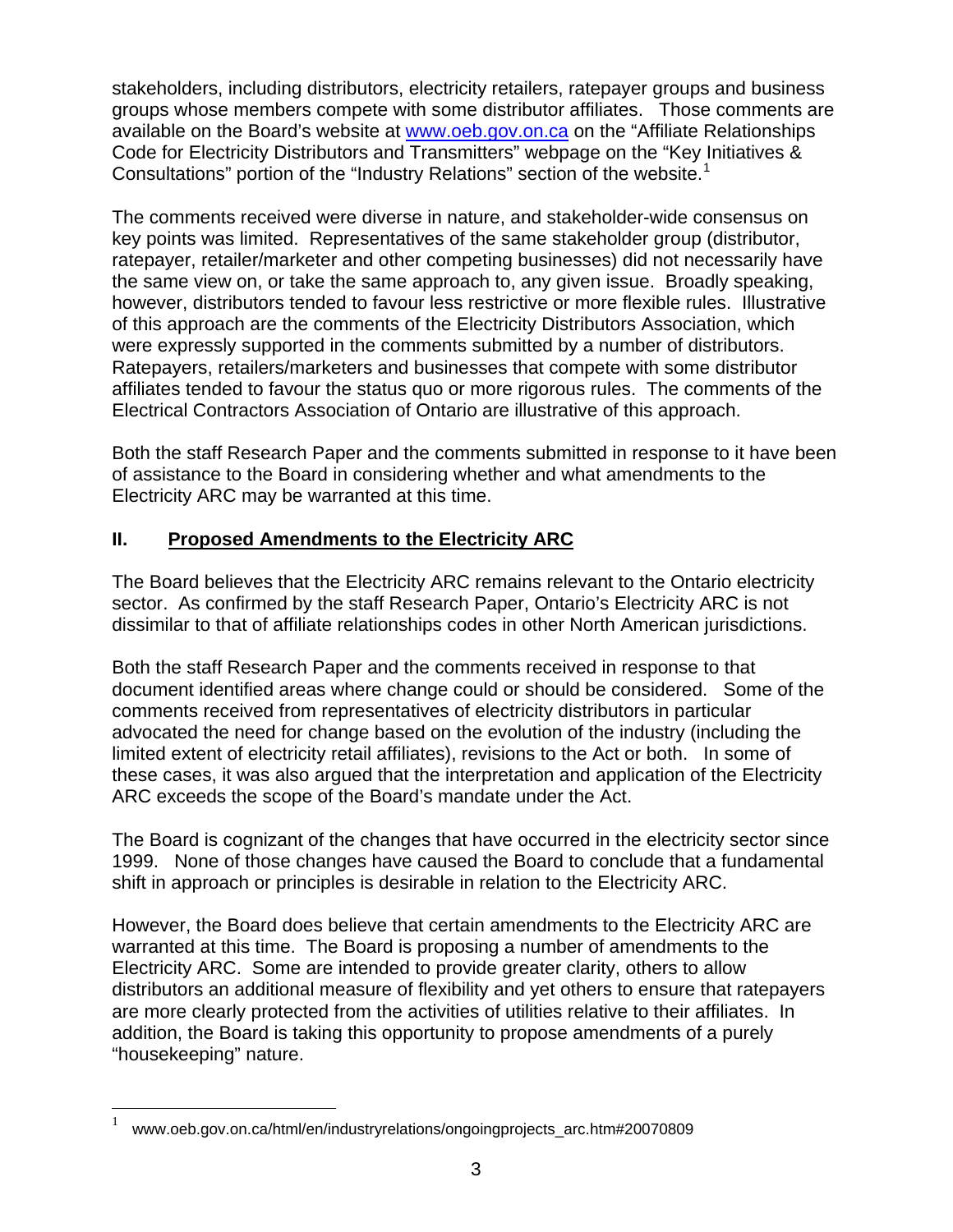The Board's approach to amendments to the Electricity ARC as reflected in this Notice has been a purposive one. The Board has focused on identifying the potential harms that it believes are within its mandate to address and that are properly addressed through rules that govern affiliate relationships. This in turn informed the Board's review of the purpose or objectives of the Electricity ARC. The Board then considered each provision of the Electricity ARC against those objectives, to determine whether the provision remains necessary, whether it needs to be clarified or strengthened, or whether it can be relaxed or even eliminated.

A summary of the more significant proposed amendments to the Electricity ARC is set out below. The text of the proposed amendments is set out in Attachment A to this Notice. For convenience, Attachment B contains a comparison version of the Electricity ARC which shows all of the proposed amendments, and Attachment C contains a clean copy of the Electricity ARC that integrates all of the proposed amendments.

# **A. Section 1.1 - Purpose of the Code**

The "Purpose" section of the Electricity ARC (section 1.1) serves an important role as the expression of the Board's objectives in establishing the provisions of the Code. Wherever possible, the Board seeks to have the clearest expression of those objectives. Based on the comments received, the Board has concluded that greater clarity is required in this section, and therefore proposes to amend it as described below.

Currently, the Electricity ARC has a "purpose" statement, a list of "principal objectives" and a list of what the Code is intended to accomplish. The Board believes that greater clarity would result from a simpler approach that consists of a listing of objectives. As is currently the case, each provision of the Electricity ARC finds a basis in one or more of the objectives, and some provisions are supported by more than one objective.

In terms of the objectives themselves, the Board is proposing to eliminate the reference to "enhance the development of a competitive market" as one of the principal objectives of the Electricity ARC. Experience has demonstrated that this reference is needlessly creating confusion regarding the interpretation and application of the Electricity ARC. In addition, the Board no longer has as a statutory objective the facilitation of competition in the sale and generation of electricity, and this proposed amendment is consistent with that legislative change. Instead, the Board is proposing to amend section 1.1 in a manner that more clearly articulates the harm that the Electricity ARC is intended to protect against. More specifically, the Board is proposing to amend that section by adding the objective of "preventing a utility from acting in a manner that provides an unfair business advantage to an affiliate that is an energy service provider".

The comments received on the staff Research Paper accept the authority of the Board to address, through the Electricity ARC, the impact of a utility's actions in relation to the retail electricity and gas markets. However, the comments received from a number of distributor representatives have challenged the authority of the Board to address that impact in relation to other markets, often citing the elimination of the statutory objective of facilitating competition. The Board does not agree that its mandate is restricted to that degree, nor does it believe that the elimination of the statutory objective of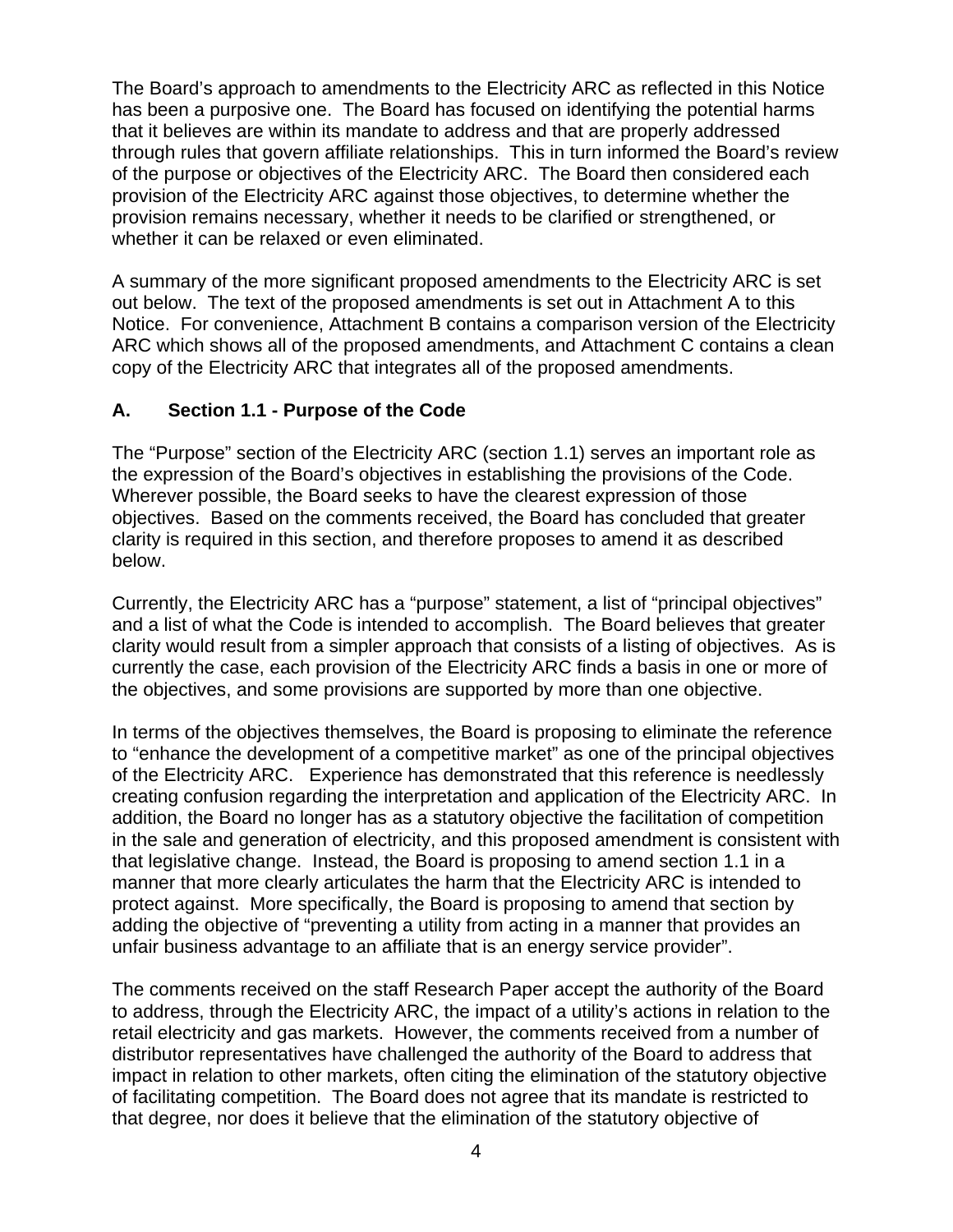facilitating competition in the sale and generation of electricity is dispositive of the issue.

Under the Act, the Board has broad authority to prescribe conditions under which a person may engage in transmission or distribution activities. This specifically includes a similarly broad authority to prescribe rules governing the conduct of a transmitter or distributor as that conduct relates to its affiliates. This latter authority is not limited to the conduct of utilities in relation to affiliates that are electricity retailers or gas marketers, nor is it limited to conduct that has or can have a specified effect (such as cross-subsidization). The Board also has as a statutory objective to promote economic efficiency and cost effectiveness not only in relation to the transmission, distribution and sale of electricity, but also in relation to electricity generation and demand management. The Board cannot agree that preventing transmitters and distributors from using their monopoly position in a manner that is or can be harmful to the interests of customers is beyond the scope of its authority. Harm in this context can take a variety of forms, from customer confusion to reducing alternative competitive offerings available to (and increasing prices payable by) ratepayers for different products or services. In the more specific context of affiliate relationships, the Board therefore believes that its role encompasses, at a minimum, regulating utility conduct that can provide an unfair business advantage to an affiliate that is involved in energy or energy-related market activities. These are activities that are captured by the Electricity ARC definition of "energy service provider", which are all either referred to explicitly in the statutory objective of economic efficiency and cost effectiveness or are activities that are closely linked with utility activities.

The Board is also proposing to amend section 1.1 of the Electricity ARC to more clearly identify a further objective; namely, that of "preventing customer confusion that may arise from the relationship between a utility and its affiliate". This reflects the Board's view that utilities should not, either directly or indirectly through their relationship with an affiliate, confuse customers as to the distinction between the regulated monopoly service provider and another company.

These proposed amendments clarify and make more explicit some of the underlying objectives of the Electricity ARC.

The Board has considered whether this section of the Electricity ARC should be amended to add a further objective relating to utility efficiency. Based on the comments received in response to the staff Research Paper, there appears to be a general consensus that utility efficiency should not be the primary objective of the Electricity ARC. However, stakeholders differed in their views as to the need for or desirability of codifying utility efficiency as an objective of the Electricity ARC. The Board does not believe that the addition of a reference to utility efficiency or cost effectiveness as an objective of the Electricity ARC is necessary. Promoting economic efficiency and cost effectiveness in the distribution and transmission sectors is a statutory objective of the Board, but it is not the primary purpose or objective of the Electricity ARC. Nor, as noted above, are those the only energy activities in relation to which economic efficiency and cost effectiveness are relevant.

The Electricity ARC protects against harm by limiting or circumscribing how a utility may interact with its affiliates. It will, by its very nature, restrict utility behaviour rather than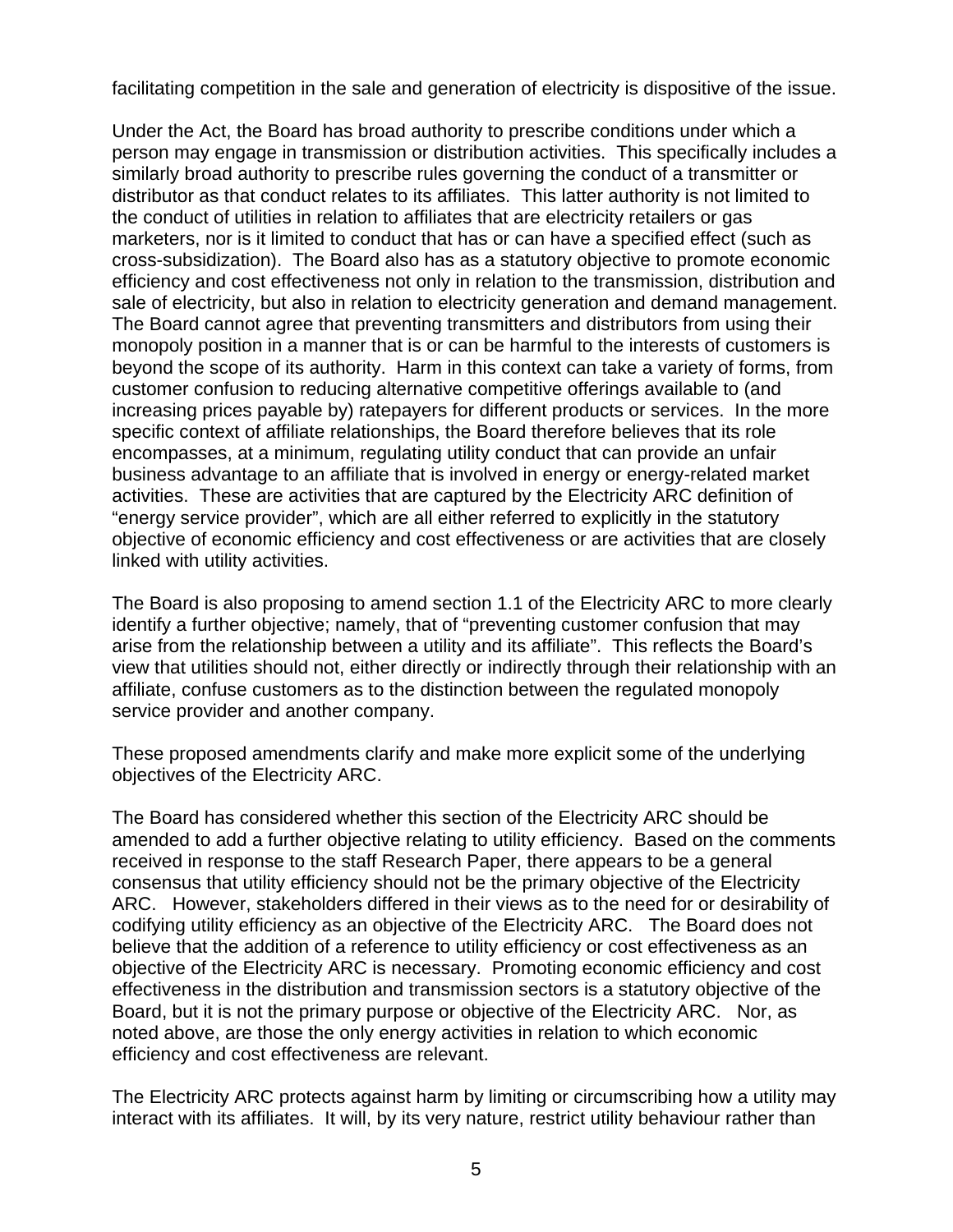facilitate it. While the Board does not expect to achieve economic efficiency or cost effectiveness (considered narrowly in the sense of utility efficiency and cost effectiveness more specifically) through the provisions of the Electricity ARC, the Board takes account of utility efficiency and cost effectiveness concerns when determining whether to make the provisions more or less restrictive. The Board is also guided by its economic efficiency and cost effectiveness objective, indeed by all of its objectives, in relation to the interpretation and application of the Electricity ARC and in determining applications for exemption from Electricity ARC provisions.

### **B. Section 1.2 - Definitions**

The Board is proposing to amend section 1.2 of the Electricity ARC to add new definitions of "Affiliate Contract", "direct costs", "fully-allocated costs", "indirect costs", "market price", "shared corporate services", "utility asset" and "utility revenue", and to remove the current definition of "fair market value". These proposed amendments support the proposed introduction of the new transfer pricing provisions described in section E below, and are to the same effect as the parallel definitions in the Gas ARC.

The Board is also proposing to amend section 1.2 of the Electricity ARC to add a new definition of "strategic business information", to support the proposed introduction of a new section that restricts a utility from providing that information to certain affiliates (this is described in section F below).

A number of housekeeping amendments to section 1.2 are also proposed (including the addition of new definitions of "distribute" and "transmit", the deletion of the definitions of "Director" and "licensee" and changes to the definitions of "distribution system" and "transmission system").

Certain stakeholders, most notably representatives of distributors, have commented that the definition of "energy service provider" should be narrowed such that it is limited to electricity retailing and natural gas marketing activities. Some have expressed the view that the definition and/or the manner in which that definition applies goes beyond the authority of the Board. Other stakeholders have indicated that the definition should remain as currently drafted or be expanded.

For the reasons expressed in section A above, the Board remains of the view that the current definition of "energy service provider" as well as the Electricity ARC provisions applicable in relation to energy service provider affiliates are within the Board's authority. Nonetheless, as indicated in sections C and D below, the Board is proposing to eliminate two of the four provisions that currently refer to energy service providers. If these amendments are adopted, the definition of "energy service provider" would be applicable only in relation to three sections. The first two are sections 2.5.1 and 2.5.2 of the Electricity ARC regarding equal access. Those sections go directly to the objective of preventing a utility from cross-subsidizing non-utility activities and preventing customer confusion as to the relationship between the regulated utility and the unregulated affiliate. The activities identified in the energy service provider definition are activities that either have been undertaken by the utilities in the past or are closely related to the regulated activity of utilities. Because these activities are closely connected to the regulated activities of the utility, additional protections to prevent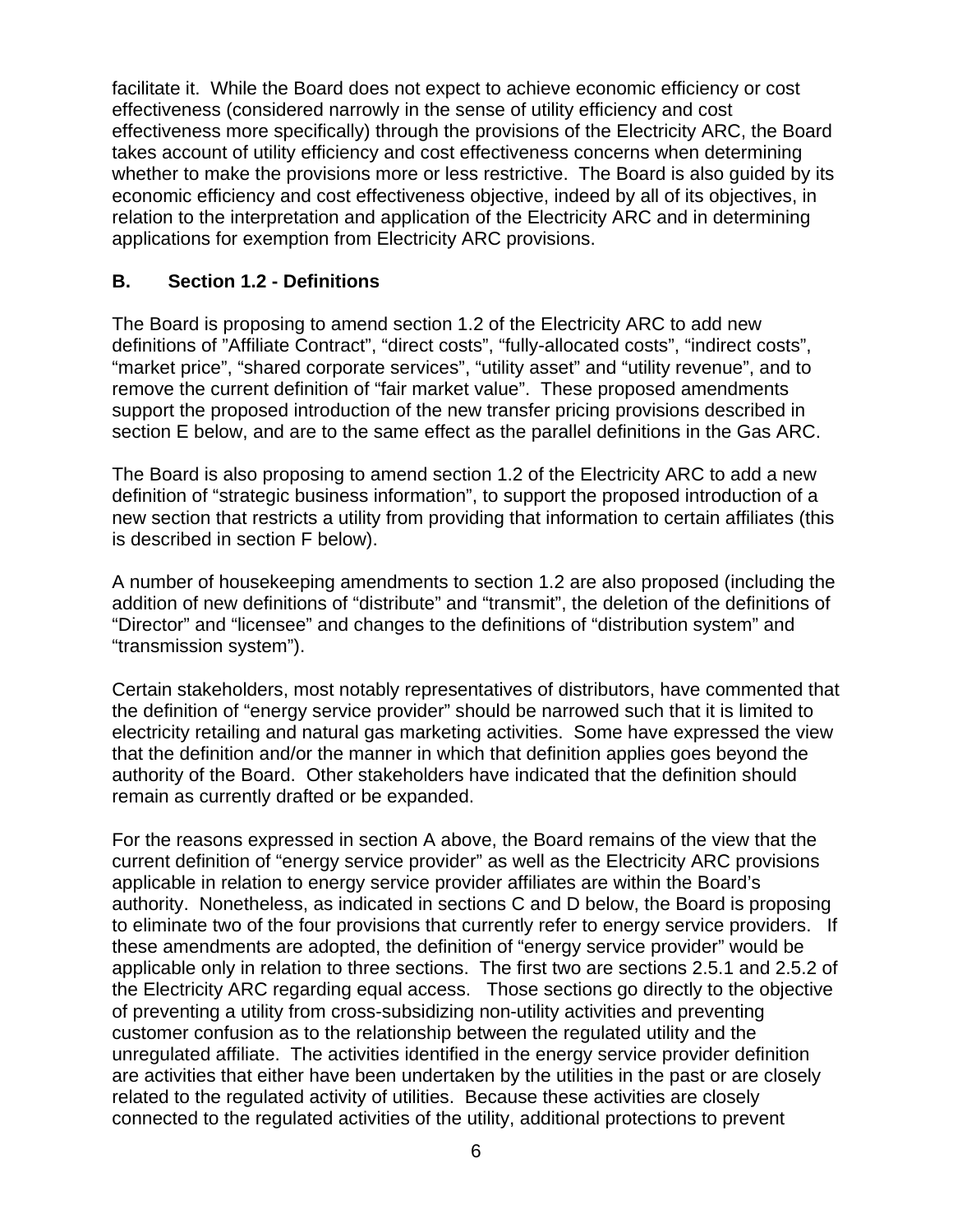customer confusion are warranted.

The third is the new proposed section 2.6.4, which would prohibit a utility from providing "strategic business information" to an affiliate that is an energy service provider. That section is discussed in greater detail in section F below.

A number of stakeholders have also proposed that the definition of "confidential information" be amended. In some cases, the proposal was that the definition exclude information that is already in the public domain or available to the public. Other proposals included modifying the definition to capture information that is not specific to a customer and information regarding utility service provided in the past. The Board agrees with staff's assessment, as set out in the Research Paper, that the current definition is simple to understand and apply. The Board further considers the current definition to provide the appropriate level of protection for utility customers. The Board does not believe that any change to the definition is warranted at this time.

The Board does not believe that information about customers gathered in the process of providing current or prospective utility service should be shared with affiliates. Apart from privacy-related concerns, which are arguably adequately protected by other legislation, the Board is concerned for two reasons: (1) this information, even if it is otherwise already public, has value in the form that it is held by the utility, and if it is provided to the affiliate, then it is an example of cross-subsidy; and (2) if this information is transmitted from the utility to the affiliate, the customer is likely to be confused as to the level of separation between the two entities and as to which activities are regulated and which are not. As indicated in section D, the Board is proposing to limit the restrictions on employee sharing such that only those employees with access to confidential information are affected. As this would be the only remaining express restriction on employee sharing, the Board believes it is particularly important that this restriction provide strong protection for customers. The current definition of confidential information does that. The Board notes that if the information is already public, then the affiliate is still able to access it in its publicly available form from sources other than the utility.

# **C. Section 2.1 - Degree of Separation**

The Board is proposing to amend section 2.1 by eliminating the requirement in section 2.1.2 that a utility be physically separated from any affiliate that is an energy service provider. The Board is satisfied that the elimination of this requirement, which will provide utilities with additional flexibility in terms of their arrangements, will not create the potential for material incremental harm in light of the other provisions, existing and proposed, of the Electricity ARC.

The Board is also proposing to eliminate section 2.1.4, which now is of historical interest only.

The Board is not proposing to amend section 2.1.3 regarding the independence of members of a utility's Board of Directors. There was no consensus amongst stakeholders in relation to this issue. Some stakeholders proposed that the requirement be relaxed, others proposed that it be strengthened and yet others proposed that the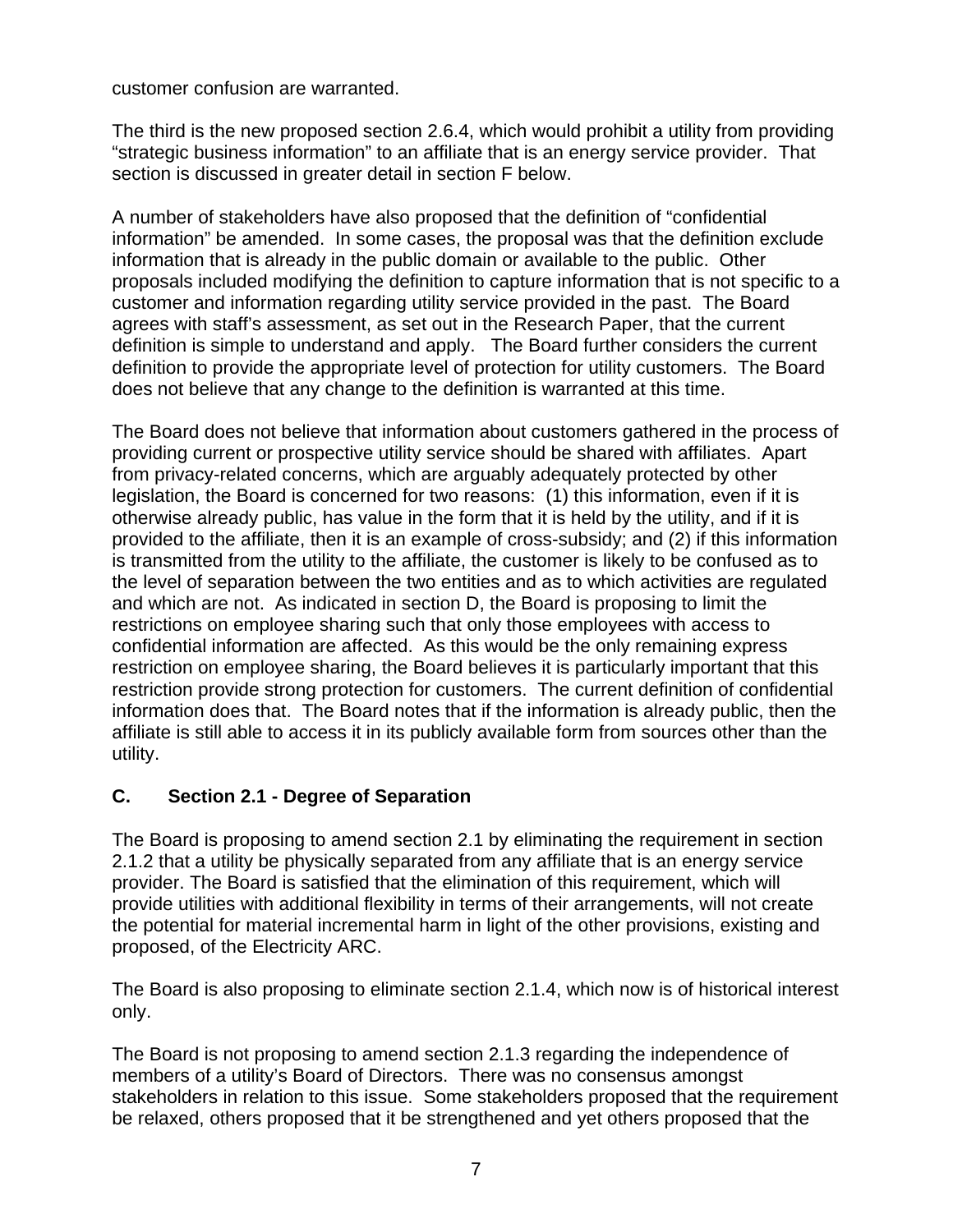section remain as currently drafted. The Board is not convinced that there is a compelling need to change the requirement at this time, and notes that the proposal described in section E below to strengthen the transfer pricing provisions of the Electricity ARC addresses some of the concerns that might also be addressed by increasing the required minimum percentage of independent utility directors. The Board reminds utilities that the section speaks of independence from an affiliate, and not necessarily only independence from the board of directors of an affiliate. Compliance Bulletin 200601, issued on February 24, 2006, contains useful guidance on the concept of independence as used in this context.

### **D. Section 2.2 – Sharing of Services and Resources**

The Board is proposing to amend section 2.2 to eliminate the prohibition, currently set out in section 2.2.4, against a utility sharing operating employees with an energy service provider affiliate. The general prohibition on sharing employees with access to confidential information contained in section 2.2.3 of the Electricity ARC, and the proposed new prohibition on the provision of "strategic business information" discussed in section F below, are considered sufficient to provide the necessary safeguards.

The Board is not proposing to eliminate section 2.2.3 of the Electricity ARC, which prohibits the sharing of employees who are directly involved in collecting, or have access to, confidential information. This provision remains important to the objectives of preventing cross-subsidization and customer confusion. However, the Board is proposing to amend the section by limiting its application to affiliates that are energy service providers. This reflects the Board's view that the risk of harm is greatest in relation to energy service provider affiliates.

The Board notes that certain stakeholders put forward the view that concerns regarding the sharing of confidential information could be adequately addressed by means of confidentiality agreements. The Electricity ARC contains rules of general application, and the Board is not persuaded at this time that confidentiality agreements can be used in a manner that adequately addresses the potential harm that may arise in relation to the sharing or use of confidential information. For example, while a confidentiality agreement with a non-affiliated party has inherent compliance incentives and enforcement elements (the utility can take action against the party or, at a minimum, cease to do business with it, if it is in breach of the confidentiality agreement), the likelihood of these actions being taken cannot be relied upon to the same extent with confidentiality agreements between affiliates. However, if a utility can demonstrate that use of confidentiality agreements in particular circumstances will result in no harm to ratepayers, no customer confusion, and no cross-subsidization of the affiliate, then those specific circumstances could be assessed through an application for an exemption from section 2.2.3.

The Board is also proposing to add a new section to this part of the Electricity ARC that clarifies that the transfer pricing rules contained in section 2.3 do not apply to utilities and affiliates sharing services in emergency situations. In such cases, a reasonable cost-based price would be determined afterwards. This proposed amendment provides utilities with greater regulatory certainty and flexibility in responding to emergency situations.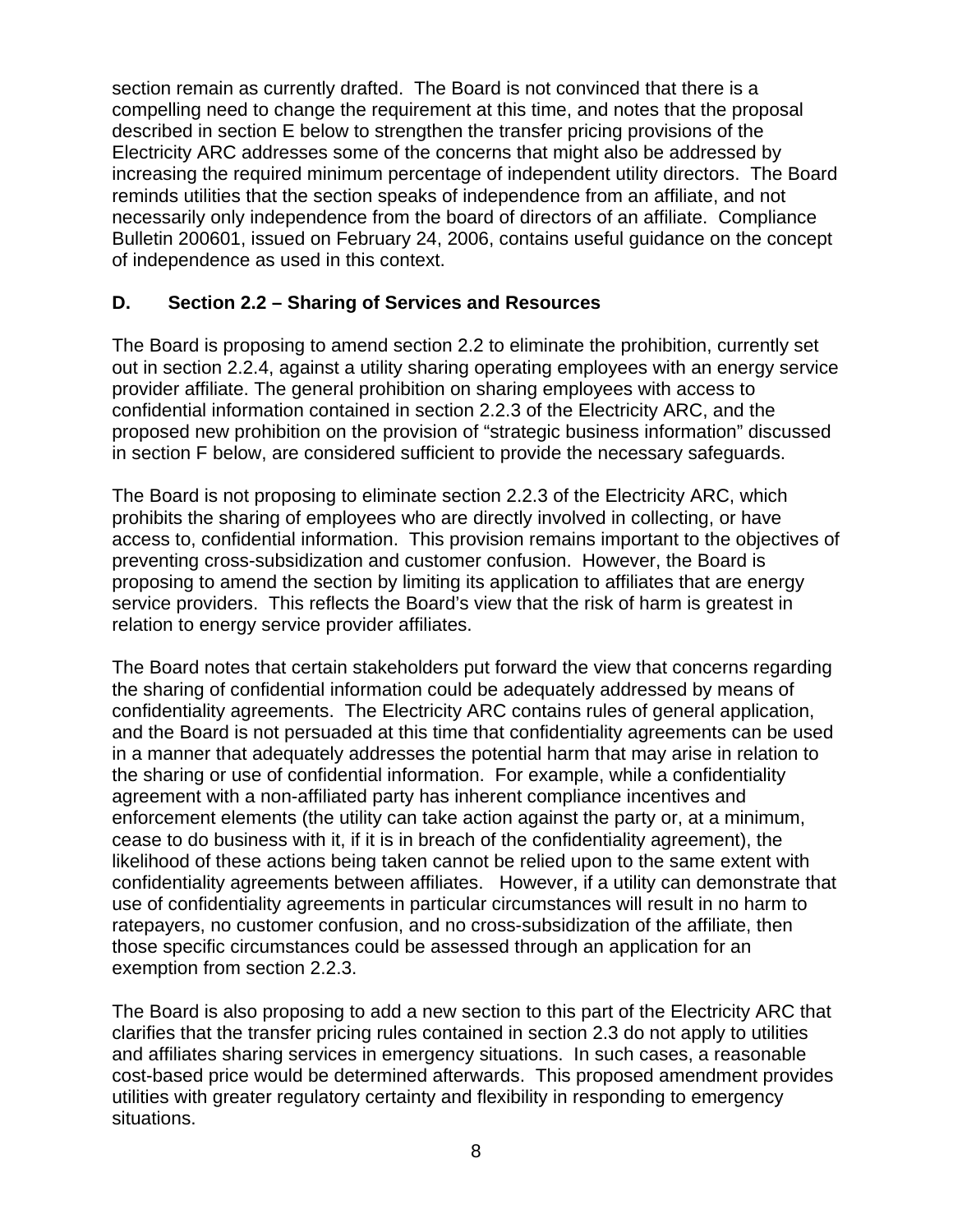# **E. Section 2.3 – Transfer Pricing**

Transfer pricing rules are critical to the achievement of the objectives of the Electricity ARC and, in particular, the objective of preventing cross-subsidy. The Board believes that greater rigour than is currently the case is required in relation to the pricing of affiliate transactions in the electricity sector in order to protect the interests of ratepayers.

A number of stakeholder comments pointed to the desirability of incorporating into the Electricity ARC the transfer pricing rules currently set out in the Gas ARC. These stakeholders noted that there appears to be little reason for not making the two ARCs more consistent in this regard, but cautioned that the Gas ARC thresholds may need to be modified. Other stakeholders, however, indicated that inclusion of the more onerous Gas ARC rules would result in increased costs with little demonstrable benefit to ratepayers.

While consistency between the two ARCs is not an objective in and of itself, the two codes serve the same underlying purpose and it is appropriate to consider the provisions of the Gas ARC when considering changes to the Electricity ARC. The Board has identified a need to strengthen the transfer pricing provisions of the Electricity ARC, and the Gas ARC provisions have been developed through extensive experience in dealing with these issues in the gas sector. There is no reason, in principle, why these provisions would be inappropriate for the electricity sector. As a result, the Board considers that it is appropriate to adopt the Gas ARC transfer pricing provisions in the Electricity ARC, with certain modifications.

A number of the proposed amendments contain thresholds below which the more rigorous requirements would not apply. The thresholds have been set at levels that, in the Board's view, represent an appropriate balance between the costs associated with the relevant transfer pricing requirements (competitive tendering and independent evaluation) and the benefits that are expected to flow from having the utility undertake those activities.

### *i. Section 2.3.1 - Term of Contracts with Affiliates*

Currently, there is no limit on the duration of contracts between a utility and an affiliate. It is proposed that section 2.3 be amended by adding a five-year limit on Affiliate Contracts, unless the Board approves otherwise. This amendment will help to ensure that a utility is paying an appropriate transfer price when considered against more current business conditions. The ability to seek Board approval of a longer term provides an avenue whereby exceptions can be made in appropriate cases, such as contracts pertaining to assets having a life of longer than five years.

The Board would consider the renewal of a contract, even if automatic, to be a new contract for the purpose of the application of this and other relevant provisions of the Electricity ARC.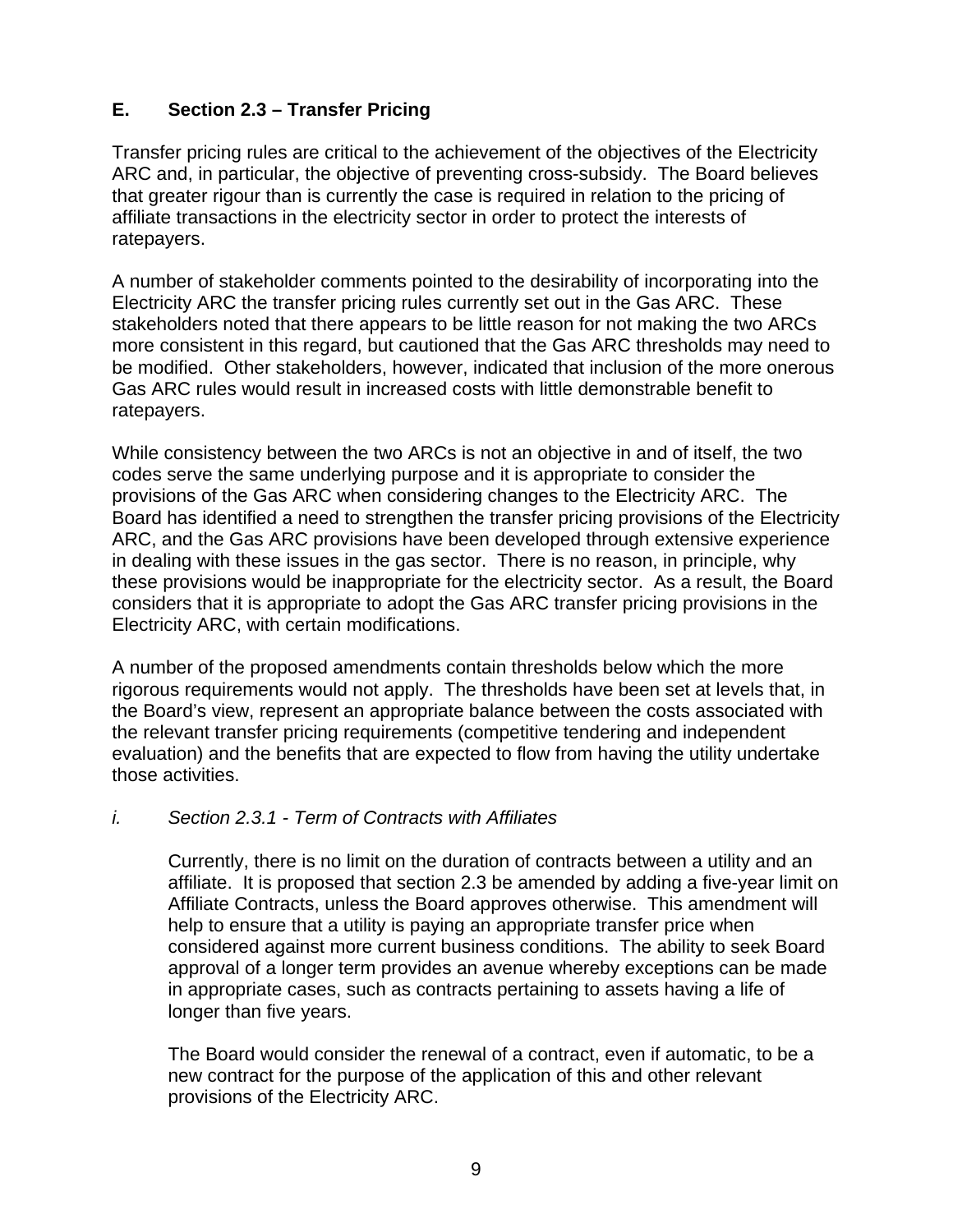#### *ii. Section 2.3.2 – Outsourcing to an Affiliate*

Currently, the Electricity ARC does not require a utility to perform any particular analysis prior to outsourcing services or products to an affiliate. It is proposed that section 2.3 be amended by adding a requirement that a utility complete a business case analysis before outsourcing to an affiliate a service, product, resource or use of asset that the utility currently provides internally. This amendment will help to better protect ratepayers by ensuring that proper consideration is given to outsourcing decisions. The Board believes, however, that some flexibility is desirable in relation to outsourcing transactions that have a modest value. The Board is therefore also proposing that the business case requirement not apply to an Affiliate Contract that has an annual value of less than \$100,000 or 0.1% of the utility's utility revenue (defined to exclude revenue from commodity sales), whichever is greater.

The Board does not believe it necessary to add a requirement that outsourcing be shown to be of benefit to ratepayers. This is consistent with the general "no harm" approach that underlies the Electricity ARC. The Board reminds utilities, however, that the issue of ratepayer benefit may be explored in the context of future rate cases.

 The Board also does not believe that it is necessary to incorporate a provision, similar to the one found in the Gas ARC, that requires a business case to be repeated at least once every five years. The proposed five-year limit on the term of Affiliate Contracts referred to above will ensure that any transfer price is reflective of more current business conditions. In addition, the economic merit of a decision to outsource, and an analysis of the alternatives, can be considered in the context of the utility's rates case.

#### *iii. Section 2.3.3 - Transfer Pricing Where a Market Exists*

It is proposed that section 2.3 be amended to add more detailed market-based transfer pricing rules to be applied where a reasonably competitive market exists for a service, product, resource or use of asset that is provided by an affiliate to a utility or by a utility to an affiliate. As noted above, changes to section 1.2 are also proposed to provide the necessary new defined terms. The proposed amendments reflect the Board's view that tendering in a competitive marketplace is the most desirable and effective means by which to assess whether utilities are paying an appropriate transfer price.

Currently, the Electricity ARC accepts competitive tendering as evidence of the fair market value of a product or service, but does not require competitive tendering in any given case. The proposed amendments generally mandate the use of market tendering where a reasonably competitive market exists for a service, product, resource or use of asset. The proposed amendments also incorporate a requirement for an independent evaluation of competing bids for larger contracts (those having a value that exceeds \$500,000 or 0.5% of the utility's utility revenue (defined to exclude revenue from commodity sales), whichever is the greater). The Board believes, however, that some flexibility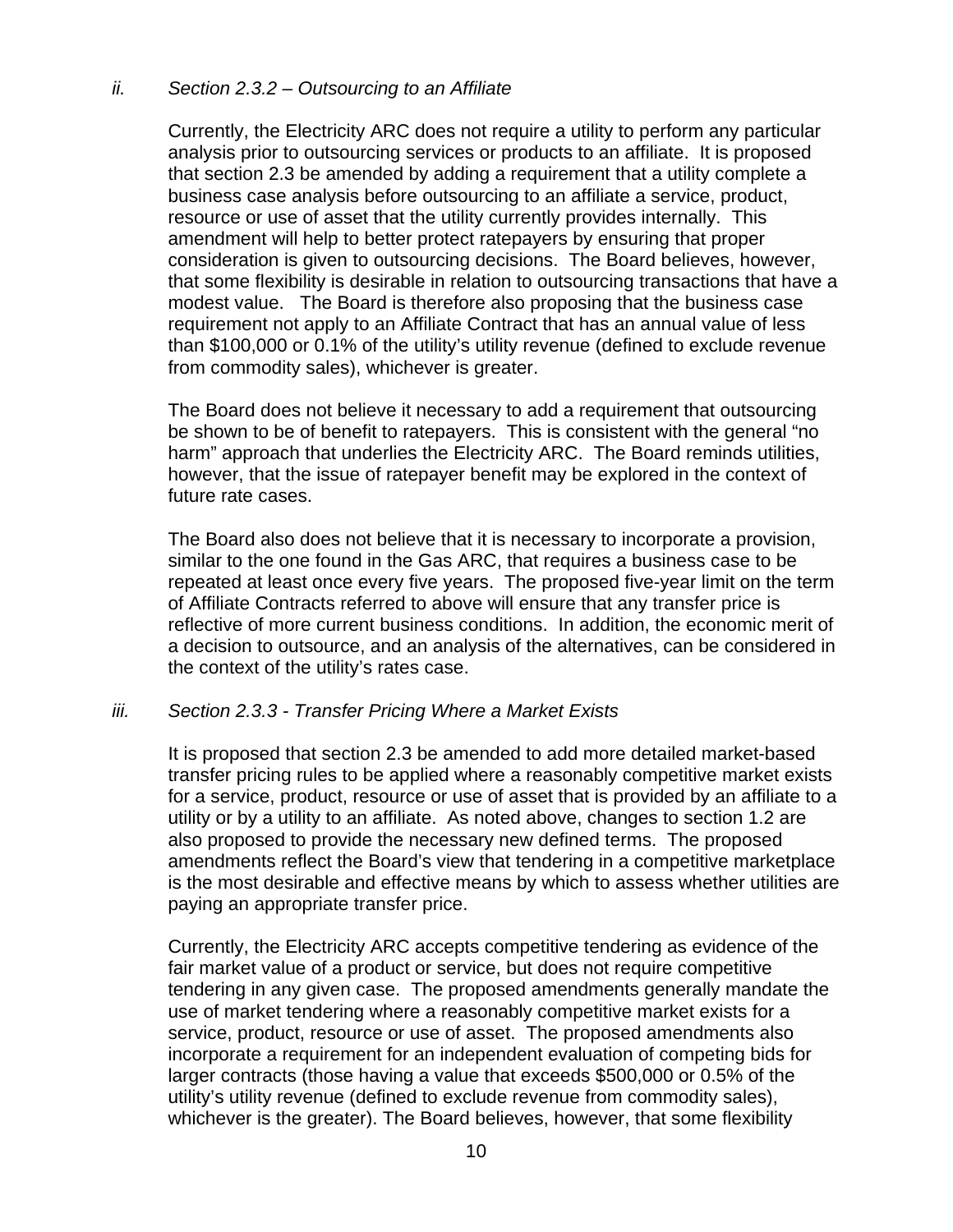should be provided where the value of the transaction is relatively modest. The Board is therefore also proposing that the market tendering requirement not apply to an Affiliate Contract that has an annual value of less than \$100,000 or 0.1% of the utility's utility revenue, whichever is the greater.

It should be noted that even when the threshold is not exceeded, there must nonetheless be satisfactory benchmarking or other evidence of market price available. In addition, the proposed amendments make it clear that cost-based pricing cannot be used where a reasonably competitive market exists for a service, product, resource or use of asset. As such, a utility must of necessity conduct a market review to determine whether a reasonably competitive market exists, as described in Compliance Bulletin 200604, and must be able to demonstrate the extent and results of such review if requested to do so.

 The Board also considers it desirable to propose an anti-avoidance rule to ensure that utilities cannot avoid the need for market tendering or an independent evaluation by entering into a series of smaller contracts that fall below the applicable threshold. There is currently a parallel provision in the Gas ARC.

### *iv. Section 2.3.4 - Transfer Pricing Where No Market Exists*

Currently, the Electricity ARC states that cost-based pricing may be used for affiliate transactions where there is no fair market value for a product or service. It is proposed that section 2.3 be amended to clarify that cost-based pricing is to be determined on the basis of fully-allocated costs, including a return on invested capital that is no higher (where the utility is acquiring the service, product, resource or use of asset) or no lower (where the utility is providing the service, product, resource or use of asset) than the utility's approved weighted average cost of capital. These proposed amendments provide greater clarity and certainty in relation to the manner in which cost-based pricing is to be determined.

The Board is also proposing to add a new section, similar in intent to a provision of the Gas ARC, that would require a utility to obtain details of the affiliate's cost determination whenever cost-based transfer pricing is used. This will ensure that such information can be made available to the Board when requested.

### *v. Section 2.3.5 - Transfer Pricing for Shared Corporate Services*

Unlike the Gas ARC, the Electricity ARC does not currently contain provisions relating specifically to the pricing of shared corporate services. It is proposed that section 2.3 be amended to expressly allow the use of cost-based pricing for shared corporate services. An accompanying definition of "shared corporate services", which is the same as the definition of "shared core corporate services" in the Gas ARC, is also proposed to be added to section 1.2 of the Electricity ARC. These proposed amendments accept that cost-based pricing will always be appropriate in relation to shared corporate services.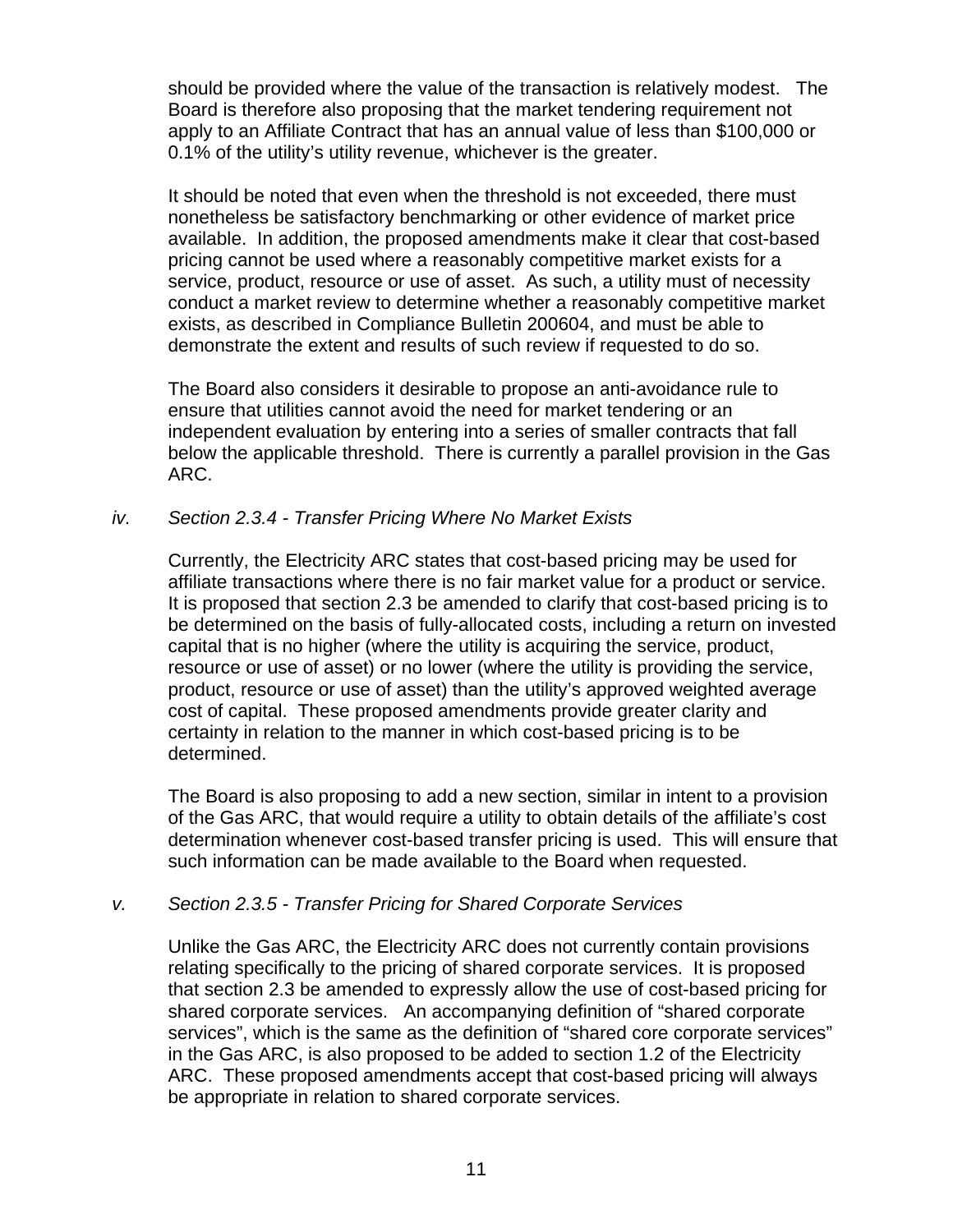### *vi. Section 2.3.6 - Transfer Pricing for Transfer of Assets*

Currently, assets sold by a utility to an affiliate are to be priced at no less than the net book value of the asset. It is proposed that section 2.3 be amended to require that utility assets sold or transferred to an affiliate be priced at the higher of the market price or net book value, and that an independent assessment of the market price be obtained where the net book value of the asset exceeds \$100,000 or 0.1% of the utility's utility revenue, whichever is the greater.

The Gas ARC contains a provision that allows a utility to sell an asset to an affiliate at net book value if the net book value is less than \$10,000. The Board believes, however, that the higher of the market price or net book value is always the appropriate transfer price for assets, and that market price may significantly exceed the net book value in the case of long-lived, depreciated assets. The Board is therefore not proposing to include a similar provision in the Electricity ARC.

An anti-avoidance rule is also proposed to be included to ensure that utilities cannot avoid the application of these rules by entering into a series of smaller sale transactions that fall below the applicable threshold. While there is currently no comparable express provision in the Gas ARC, the Board believes that codification of such an anti-avoidance rule is desirable.

The proposed amendments also require that assets that a utility purchases or obtains from an affiliate be priced no higher than the market price.

# **F. Restriction on Provision of Strategic Business Information**

The Electricity ARC currently contains provisions that restrict a utility from sharing with an affiliate any employees that collect or have access to confidential information. As noted in section D above, the Board is proposing to retain that restriction but to limit its application to energy service provider affiliates. As also noted in that section, the Board is proposing to eliminate the prohibition on the sharing of operating employees.

Confidential information is, broadly speaking, defined as customer information. It does not, however, include certain other types of information that a utility may have acquired or developed in conducting monopoly activities. Examples of such information include distribution system development or reinforcement plans, equipment acquisitions and work management plans (the timing of connection work). This type of information can have significant commercial value to anyone to whom it is provided and could reasonably be expected to provide an advantage to an affiliate if it were the only entity to receive it.

The fact that the utility has this information flows exclusively from its privileged position as a monopoly service provider. Unlike the situation in a competitive marketplace, the utility does not have this information as a result of its commercial or competitive efforts in the marketplace. The Board does not believe that it is appropriate for a utility to provide such information to an affiliate where the information can provide the affiliate with a business opportunity or other business advantage relative to third parties that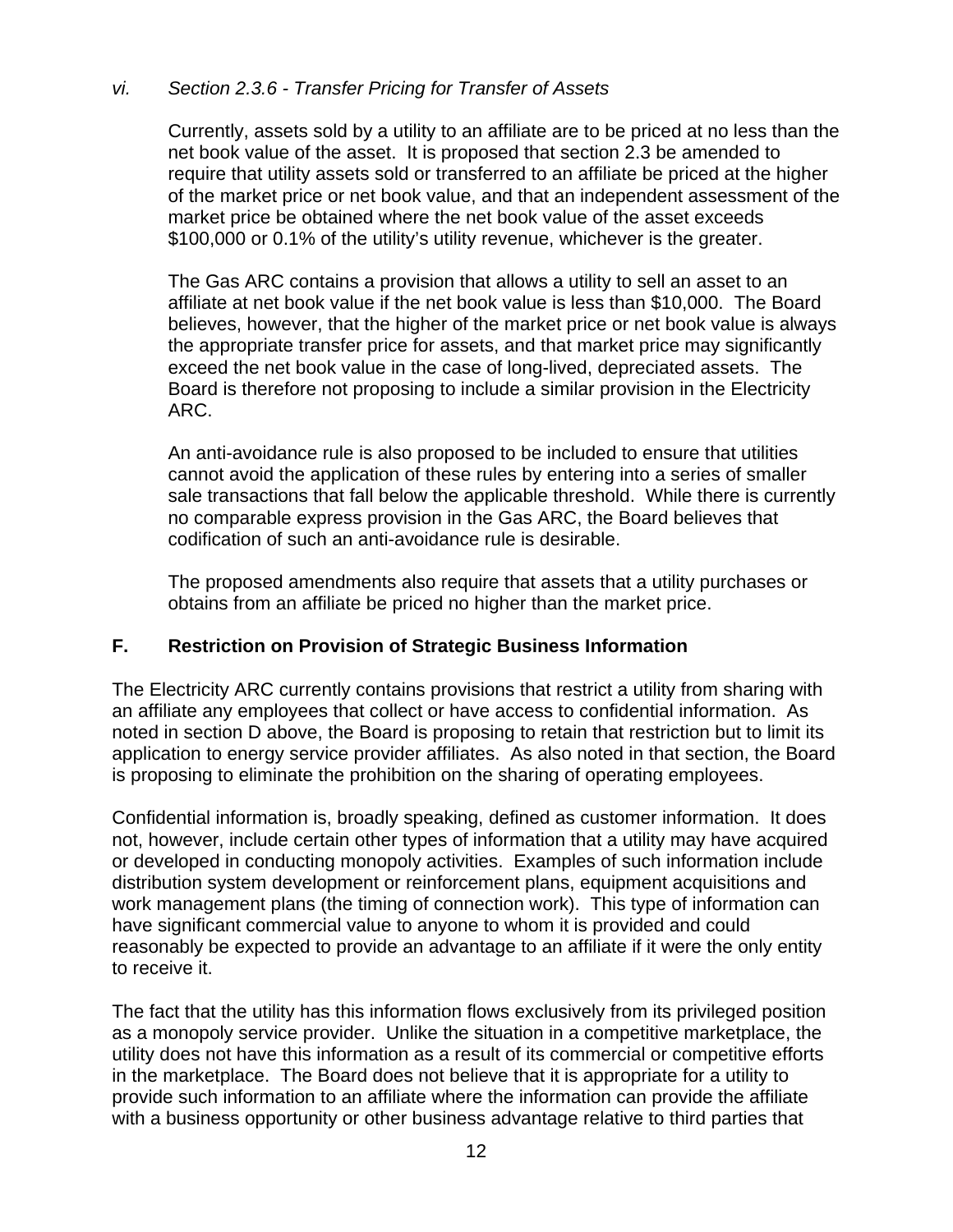provide services in competition with the affiliate.

The Board is therefore proposing to amend section 2.6 of the Electricity ARC by adding a new section 2.6.4 that prohibits a utility from providing such strategic business information to an affiliate that is an energy service provider. A definition of "strategic business information" is also proposed to be added to section 1.2 of the Electricity ARC.

As noted above, the Board remains of the view that its mandate includes regulating utility conduct that can provide an unfair business advantage to an affiliate, and that this mandate extends to affiliates above and beyond those involved in electricity retailing or gas marketing. In addition, the new proposed restriction on the provision of strategic business information contributes to the achievement of the objectives of preventing customer confusion and cross-subsidization.

### **G. Other**

The text below describes certain additional amendments that are being proposed, as well as discussing three additional issues relating to the Electricity ARC.

### *i. Section 2.8 – Record Keeping and Reporting Requirements*

The Board is proposing to delete section 2.8 of the Electricity ARC, as the record-keeping and reporting requirements set out in that section are now also set out in the Board's "Electricity Reporting and Record Keeping Requirements". Minor changes to this latter document will be required to eliminate existing crossreferences to section 2.8 of the Electricity ARC, and will be made in advance of the end of the next annual reporting cycle.

### *ii. Miscellaneous*

As noted above, the Board is using this opportunity to propose a number of amendments of a "housekeeping" nature. These include: the elimination or streamlining of certain definitions; the correction of typographical errors; the inclusion of a new provision (section 1.6.4) regarding determinations by the Board which mirrors the equivalent statutory provision; the updating of references to the CICA handbook in section 2.2.2; the elimination of section 2.5.7 which is now addressed in the Retail Settlement Code; and the inclusion of clarifying language in a variety of sections.

#### *iii. Other Issues*

In their comments regarding the staff Research Paper, certain distributors referred to the impact of the application of the Electricity ARC on the provision of streetlighting or sentinel lighting services by distributors to their municipal affiliates. As noted in Compliance Bulletin 200605 issued on July 10, 2006, the provision of these services is not a permissible business activity under section 71(1) of the Act*.* 

Another distributor raised a concern regarding the contracting out of utility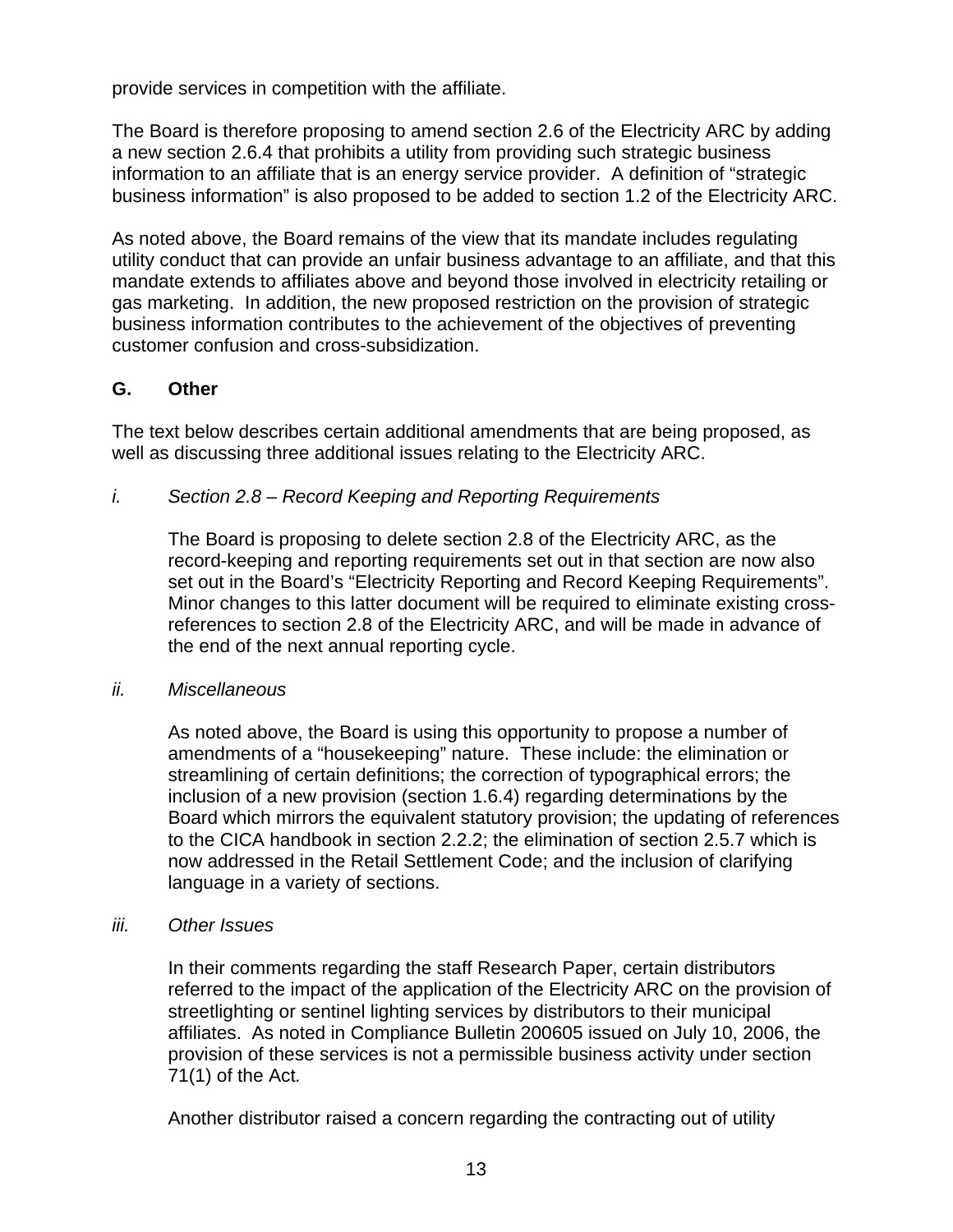employees, and more specifically whether that is a permissible activity under section 71(1) of the Act. Compliance Bulletin 200605, issued on July 10, 2006, expresses the view that the "contracting out of distributor employees to a third party, including an affiliate" is not a permissible activity under section 71(1) of the Act. The Electricity ARC limits the sharing of employees in certain cases, but does not prohibit it in others. The concept of sharing in the Electricity ARC inherently requires that the employee be involved to some degree in the activities of both the utility and the affiliate, even if not necessarily at the same time. Where, however, a utility retains an employee for the sole purpose of providing that employee to an affiliate, the utility would be considered to be in the business of contracting out that employee. It will be a question of fact in each case whether a utility is contracting out an employee as a business activity in a manner contrary to section 71(1) of the Act.

The staff Research Paper contained a discussion of the relative merits of creating different rules for smaller utilities. Most stakeholders did not favour this approach. While the Board recognizes that compliance with the Electricity ARC may present special or different issues for smaller distributors, the Board is of the view that the ratepayers of those distributors are entitled to the same protection as are ratepayers of larger distributors vis-à-vis affiliate transactions. Accordingly, the Board is not proposing to make smaller distributors subject to different affiliate transaction rules.

# **III. Anticipated Costs and Benefits**

A number of the proposed amendments are designed to provide greater clarity as to the purpose or objectives of the Electricity ARC and as to the application or scope of various provisions. Greater clarity will provide greater regulatory certainty to utilities and other stakeholders in relation to the rules governing affiliate relations, and may over time decrease compliance costs.

The proposal to eliminate the current requirement for physical separation from an affiliate that is an energy service provider (currently section 2.1.2) and the current prohibition on the sharing of operational employees with energy service provider affiliates (currently section 2.2.4) will benefit utilities by providing increased flexibility and may lower operating costs. The Board is satisfied that the remaining provisions of the Electricity ARC, as it is proposed to be amended, are sufficient to provide the necessary safeguards such that no material incremental harm is expected to result from the elimination of these requirements.

The proposed introduction of more rigorous transfer pricing rules will better protect the interests of ratepayers.

The requirement for a business case analysis will ensure that outsourcing decisions are made after proper consideration of relevant factors. The requirement to conduct a business case analysis may impose additional costs on utilities, although the Board anticipates that most if not all utilities already conduct a form of business case analysis as a matter of good business practice and in anticipation that they may be called upon to justify the prudence of outsourcing decisions in a rate case.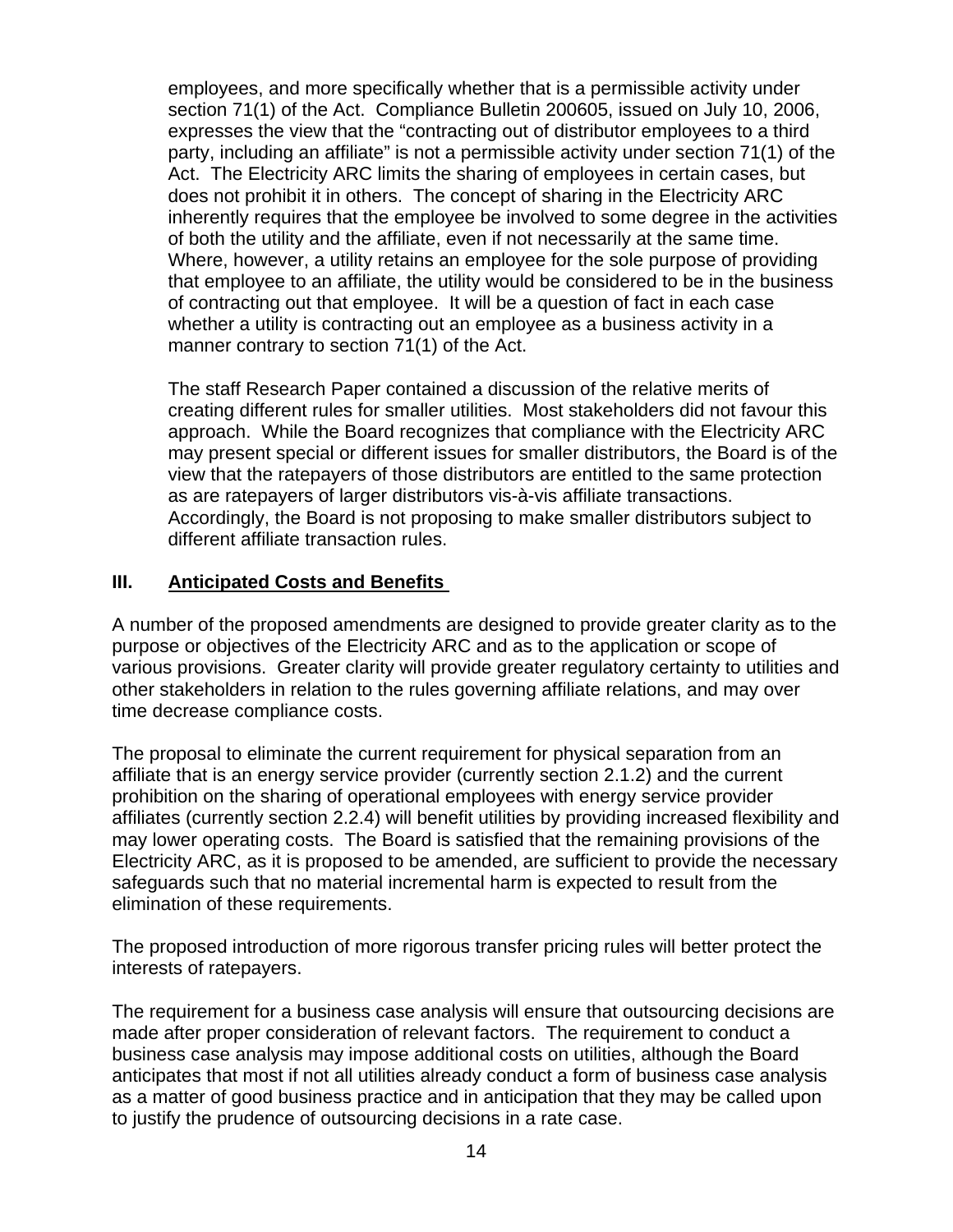The mandating of competitive tendering will better ensure that utilities are pricing affiliates transactions appropriately. The fact that this requirement does not apply to shared corporate services will provide utilities with greater flexibility in relation to the acquisition of those services and with greater certainty in relation to the pricing of those services. The inclusion of a definition of "shared corporate services" also provides greater certainty, and the definition is sufficiently broad to allow considerable operational flexibility. The requirement for an independent evaluation in relation to large contracts may impose some additional costs, but will promote transparency and more rigorous bidding. These proposed amendments will benefit ratepayers, and may ultimately lower prices over time where competition exists for products or services.

Ratepayers will also benefit from the requirement that the sale of utility assets to an affiliate be at the higher of market price or net book value and from the requirement that the market price of larger utility assets be the subject of an independent assessment.

Clarification of the rules regarding cost-based pricing will provide greater certainty to utilities. The introduction of a reference to fully-allocated costing codifies existing practice and is not expected to result in incremental costs to utilities.

The imposition of a maximum term for Affiliate Contracts will ensure that affiliate transactions are priced in a manner that reflects more current business conditions. This may increase transaction costs for some utilities depending on their current frequency of contract renewal, but the Board does not expect that these extra costs would be inhibitive or unwarranted. The requirement that a utility obtain details of the affiliate's fully-allocated costs in situations where cost-based pricing is used is not expected to have ongoing cost implications for utilities once initial suitable arrangements have been made. Availability of this information will benefit all stakeholders in relation to the review of the pricing of affiliate transactions in rate cases and in relation to enforcement of the Electricity ARC.

Utilities will incur some costs in terms of compliance with a number of the new transfer pricing requirements (for example, the requirement to tender or to obtain an independent evaluation). To ensure that the incremental costs identified above are proportional to the benefits, many of the new transfer pricing requirements only apply to contracts having a more significant value. The thresholds take the form of the greater of a fixed dollar amount or a percentage of the utility's utility revenue. The Board anticipates that the thresholds will operate such that the percentage test will be applicable for larger utilities, and the absolute dollar amounts will be applicable for smaller utilities.

The proposal to allow utilities and their affiliates to share services in emergency situations and to determine a reasonable cost-based price afterwards will benefit ratepayers by reducing any regulatory barriers to the provision of emergency services and will benefit utilities by providing greater regulatory certainty and operating flexibility.

The proposed restriction on the provision of "strategic business information" to energy service provider affiliates will contribute to the achievement of a number of the objectives of the Electricity ARC, and will benefit ratepayers and consumers without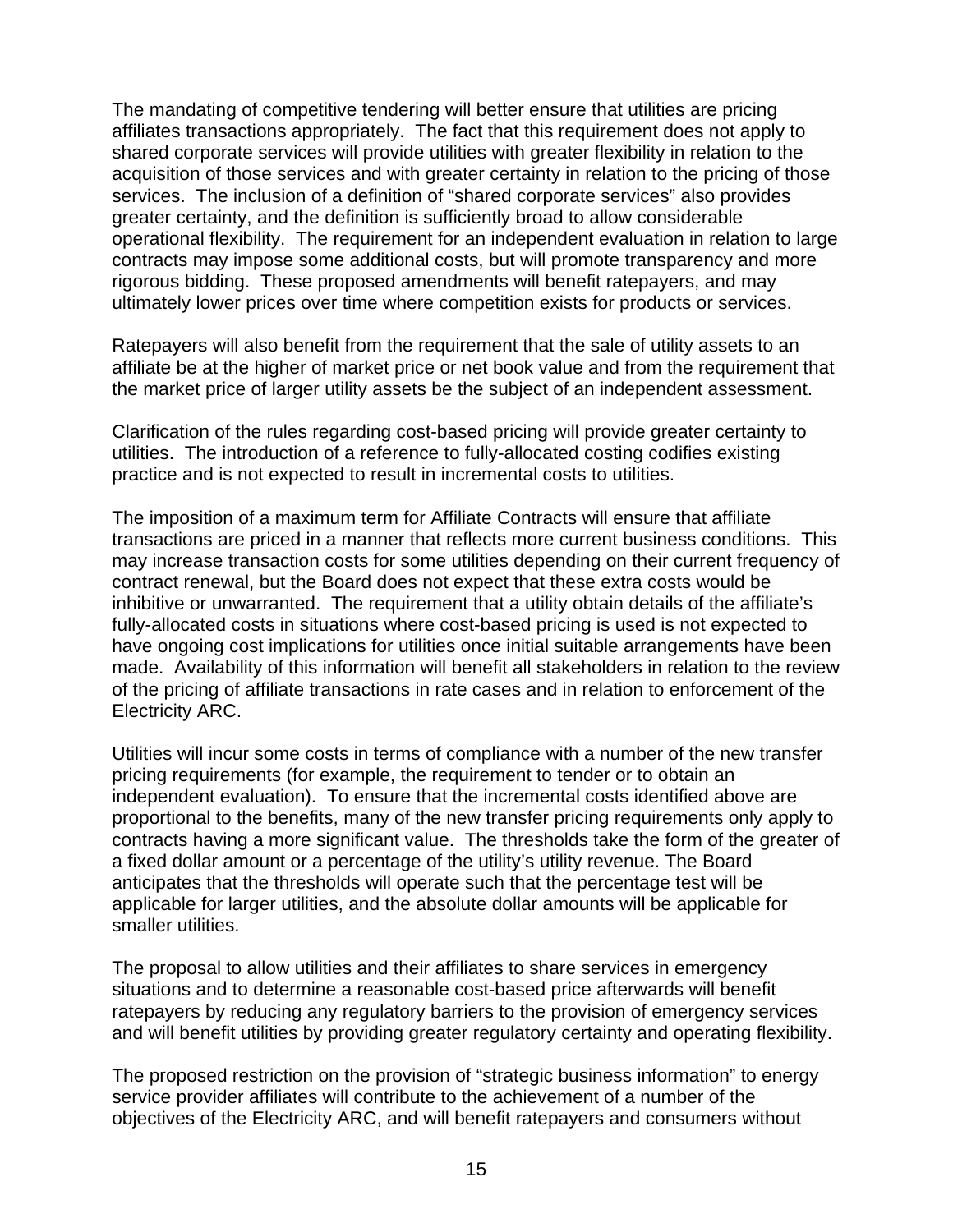imposing additional costs on utilities.

# **IV. Coming Into Force**

The Board is proposing that most of the proposed amendments come into force on the date on which they are published on the Board's website after having been made by the Board. This is reflected in the proposed addition of a new section 1.6.1 to the Electricity ARC.

The Board anticipates that utilities may require some time in order to accommodate the new transfer pricing requirements. The Board is therefore proposing to defer the coming into force of most of the amendments to section 2.3 of the Electricity ARC for a period of three months. This is reflected in the proposed addition of a new section 1.6.2 to the Electricity ARC.

As set out in the proposed new section 1.6.3 of the Electricity ARC, the Board is proposing that the new requirements of the Electricity ARC not apply to existing Affiliate Contracts that were in place on June 15, 2007.

# **V. Cost Awards**

Cost awards will be available under section 30 of the Act to eligible persons in relation to the provision of comments on the proposed amendments to the Electricity ARC set out in Attachment A, **to a maximum of 30 hours**. Costs awarded will be recovered from all licensed electricity distributors and all licensed electricity transmitters, based on their respective distribution or transmission revenues.

Attachment D contains important information regarding cost awards for this notice and comment process, including in relation to eligibility requests and objections. In order to facilitate a timely decision on cost eligibility, the deadlines for filing cost eligibility requests and objections will be strictly enforced.

In its July 10, 2007 Decision on Cost Eligibility, the Board determined that a number of interested parties were eligible for costs in relation to the consultation on the staff Research Paper. **Those same interested parties will be considered eligible for costs in relation to this notice and comment process, and need not submit a further request for cost eligibility.**

# **VI. Invitation to Comment**

All interested parties are invited to make written submissions on the Board's proposed amendments to the Electricity ARC set out in Attachment A by **October 26, 2007**.

Three (3) paper copies of each filing must be provided, and should be sent to:

Kirsten Walli Board Secretary Ontario Energy Board P.O. Box 2319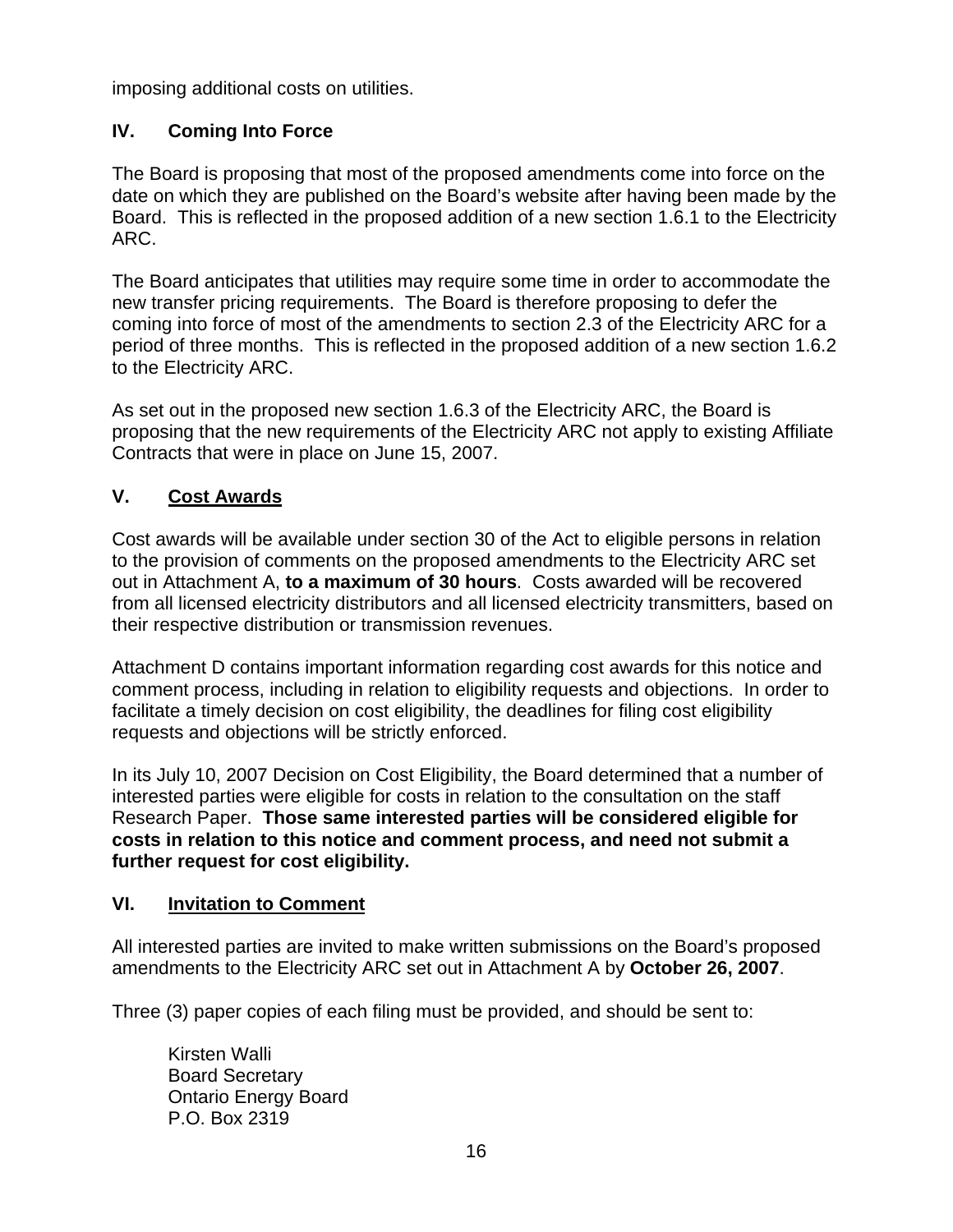2300 Yonge Street Suite 2700 Toronto, Ontario M4P 1E4

The Board requests that interested parties make every effort to provide electronic copies of their filings in searchable/unrestricted Adobe Acrobat (PDF) format, and to submit their filings through the Board's web portal at **[www.err.oeb.gov.on.ca](http://www.err.oeb.gov.on.ca/)**. A user ID is required to submit documents through the Board's web portal. If you do not have a user ID, please visit the "e-filings services" webpage on the Board's website at [www.oeb.gov.on.ca,](http://www.oeb.gov.on.ca/) and fill out a user ID password request. Additionally, interested parties are requested to follow the document naming conventions and document submission standards outlined in the document entitled "RESS Document Preparation – A Quick Guide" also found on the e-filing services webpage. If the Board's web portal is not available, electronic copies of filings may be filed by e-mail at **[boardsec@oeb.gov.on.ca.](mailto:boardsec@oeb.gov.on.ca)**

Those that do not have internet access should provide a CD or diskette containing their filing in PDF format.

Filings to the Board must be received by the Board Secretary by **4:45 p.m.** on the required date. They must quote file number **EB-2007-0662** and include your name, address, telephone number and, where available, your e-mail address and fax number.

This Notice, including the attached proposed amendments to the Electricity ARC, and all written submissions received by the Board in response to this Notice, will be available for public viewing on the Board's web site at [www.oeb.gov.on.ca](http://www.oeb.gov.on.ca/) and at the office of the Board during normal business hours.

If you have any questions regarding the proposed amendments described in this Notice, please contact John Vrantsidis at 416-440-8122. The Board's toll free number is 1-888- 632-6273.

**DATED** at Toronto, September 19, 2007.

ONTARIO ENERGY BOARD

*Original Signed By* 

Peter O'Dell Assistant Board Secretary

Attachments: Attachment A: Proposed Amendments to the Affiliate Relationships Code for Electricity Distributors and Transmitters Attachment B: Affiliate Relationships Code for Electricity Distributors and Transmitters Containing Proposed Amendments (comparison version) for information purposes only Attachment C: Affiliate Relationships Code for Electricity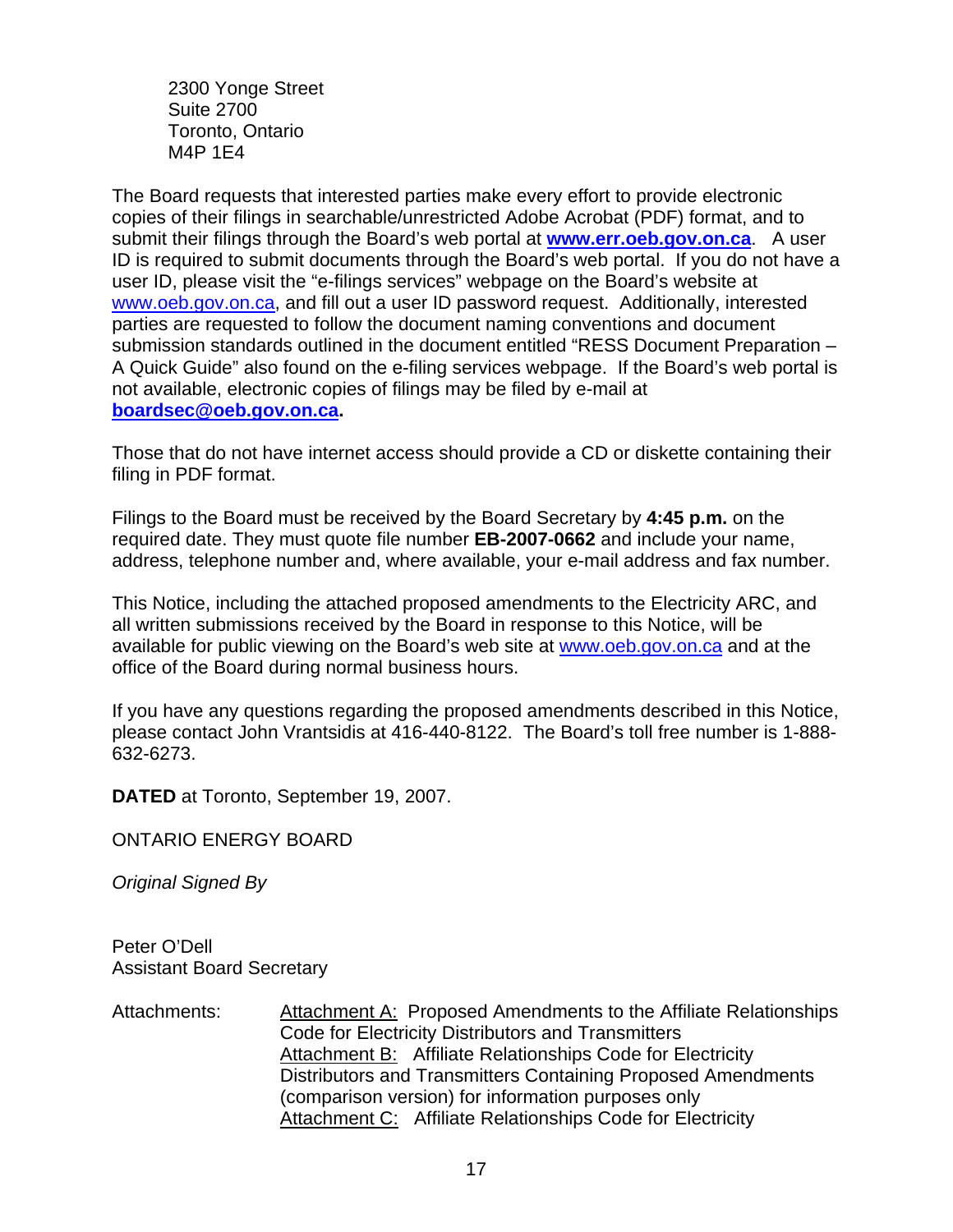Distributors and Transmitters Containing Proposed Amendments (clean version) for information purposes only Attachment D: Cost Awards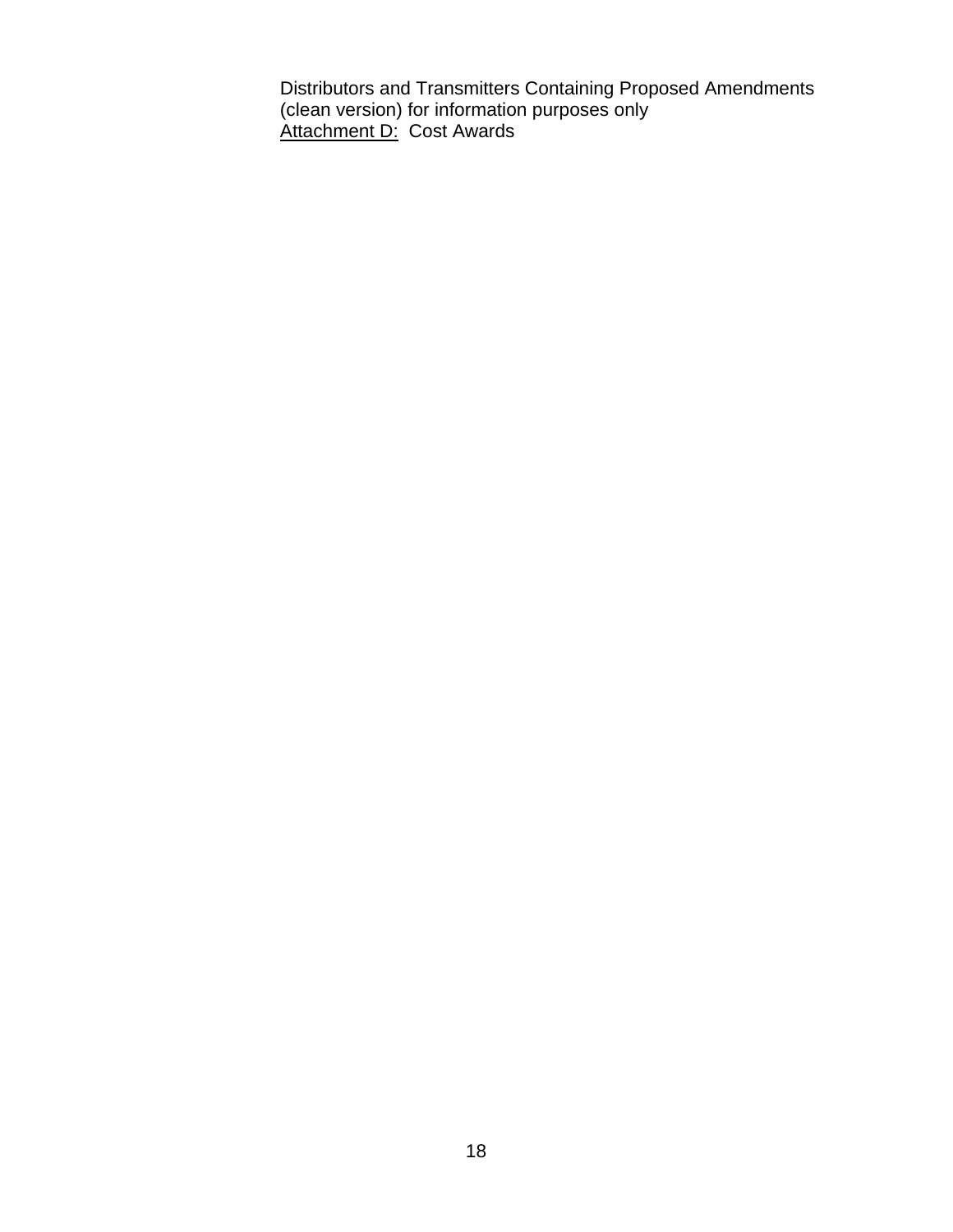### **Attachment A**

### **Proposed Amendments to the Affiliate Relationships Code for Electricity Distributors and Transmitters**

### **Note: The text of the proposed amendments is set out in italics below, for ease of identification only.**

1. Section 1.1 of the Affiliate Relationships Code for Electricity Distributors and Transmitters is deleted and replaced with the following:

*This Code sets out rules that govern the conduct of utilities as that conduct relates to their respective affiliates, with the objective of:* 

- *a) protecting ratepayers from harm that may arise as a result of dealings between a utility and its affiliate;*
- *b) preventing a utility from cross-subsidizing competitive or non-monopoly activities;*
- *c) protecting the confidentiality of information collected by a utility in the course of provision of utility services;*
- *d) ensuring there is no preferential access to utility services;*
- *e) preventing a utility from acting in a manner that provides an unfair business advantage to an affiliate that is an energy service provider; and*
- *f) preventing customer confusion that may arise from the relationship between a utility and its affiliate.*
- 2. Section 1.2 of the Affiliate Relationships Code for Electricity Distributors and Transmitters is amended as follows:
	- i. by deleting the word "code" in the first line immediately following the heading "Definitions" and replacing it with the word "Code";
	- ii. by deleting the definitions of the following terms: "Director", "fair market value", "licensee", "marketing" and "Municipal utility";
	- iii. by deleting the definition of "affiliate" and replacing it with the following:

 *"affiliate", with respect to a corporation, has the same meaning as in the Business Corporations Act (Ontario);* 

iv. by adding the following immediately after the definition of "affiliate":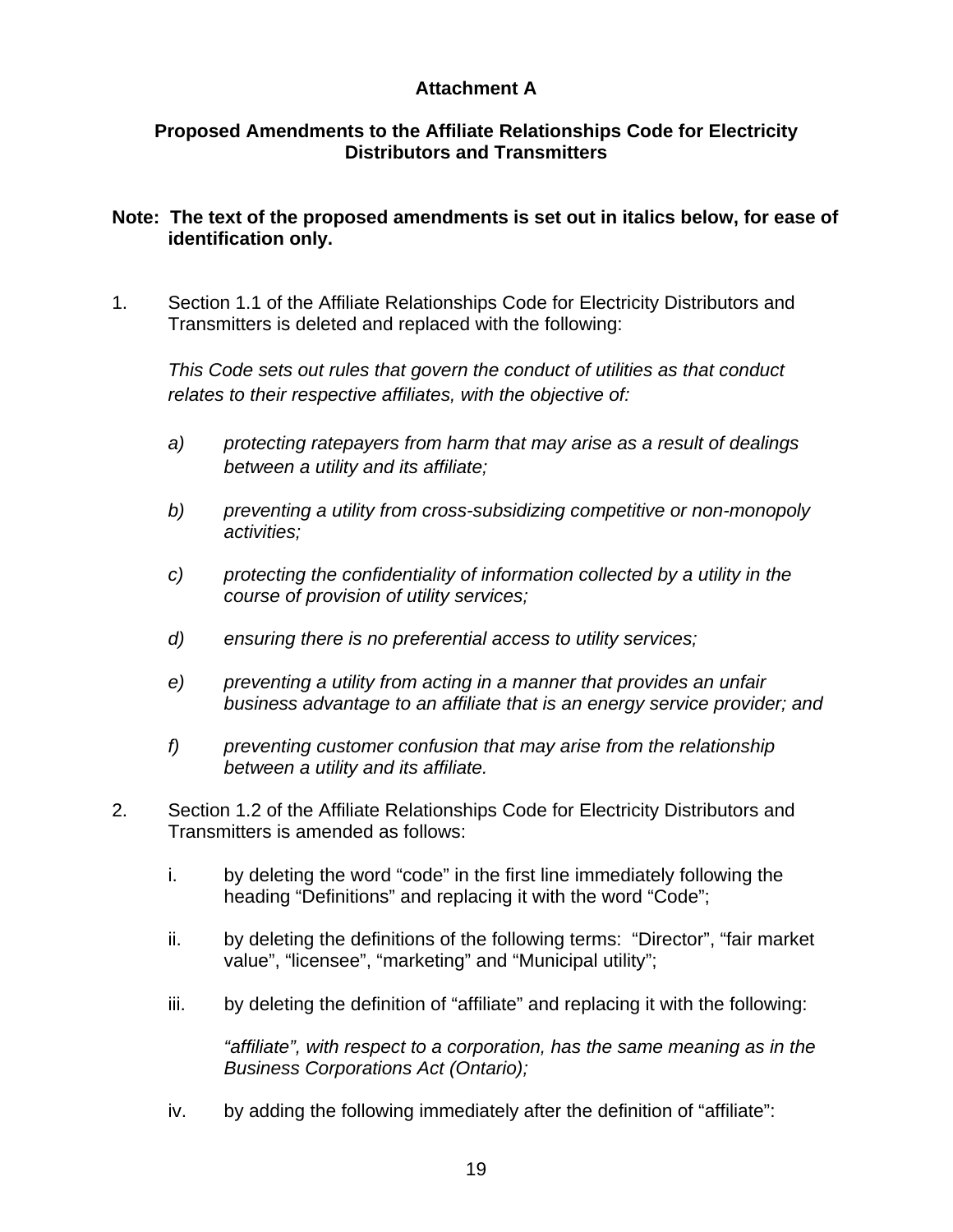*"Affiliate Contract" means any contract between a utility and an affiliate, and includes a Services Agreement;* 

v. by adding the following immediately after the definition of "confidential information":

 *"direct costs" means costs that can reasonably be identified with a specific unit of product or service or with a specific operation or cost centre;* 

*"distribute" means to convey electricity at voltages of 50 kilovolts or less;*

vi. by deleting the definition of "distribution system" and replacing it with the following:

*"distribution system" means a system for distributing electricity, and includes any structures, equipment or other things used for that purpose;* 

vii. by adding the following immediately after the definition of "energy service provider":

*"fully-allocated cost" means the sum of direct costs plus a proportional share of indirect costs;* 

*"indirect costs" means costs that cannot be identified with a specific unit of product or service or with a specific operation or cost centre, and include but are not limited to overhead costs, administrative and general expenses, and taxes;*

viii. by adding the following immediately after the definition of "licence":

*"market price" means the price reached in an open and unrestricted market between informed and prudent parties, acting at arm's length and under no compulsion to act;* 

- ix. by amending the definition of "Rate Order" by deleting the word "licensee" and replacing it with the word "utility";
- x. by amending the definition of "Services Agreement" by deleting the word "affiliate(s)" and replacing it with the word "affiliate";
- xi. by adding the following immediately after the definition of "Services Agreement":

*"shared corporate services" are business functions that provide shared strategic management and policy support to the corporate group of which the utility is a member, relating to legal, finance, tax, treasury, pensions,*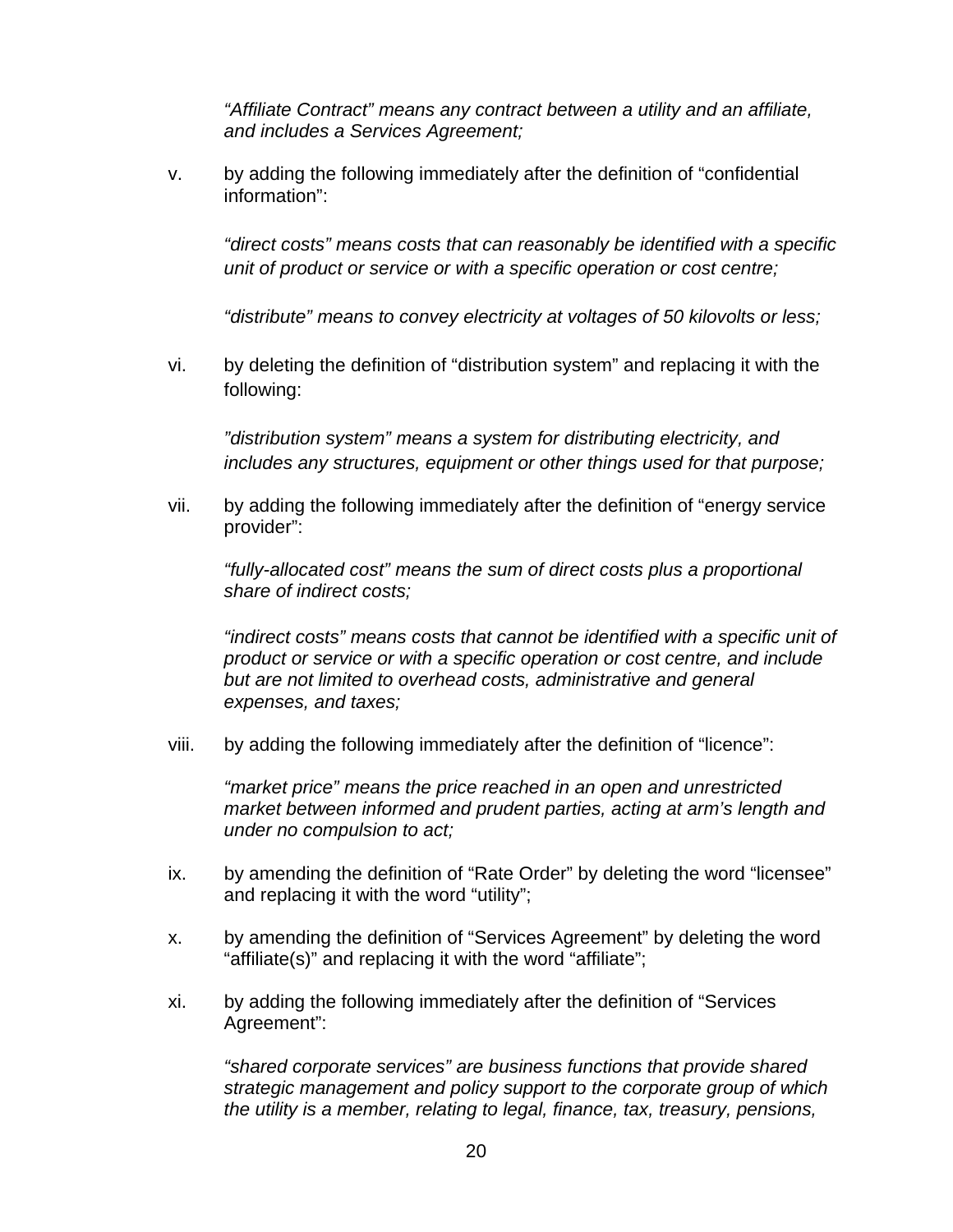*risk management, audit services, corporate planning, human resources, health and safety, communications, investor relations, trustee, or public affairs;* 

*"strategic business information" means information, including confidential information, that a utility has obtained or developed in the course of providing, or otherwise has in its possession as a result or for the purpose of providing, current or prospective utility service and that (a) identifies or can reasonably be expected to identify or (b) provides or can reasonably be expected to provide a business opportunity or other business advantage to the person to whom the information is provided;* 

- xii. by amending the definition of "transmission system" by deleting the phrase "at voltages of 50 kilovolts or greater";
- xiii. by adding the following immediately after the definition of "transmission system":

*"transmit" means to convey electricity at voltages of more than 50 kilovolts;* 

- xiv. by amending the definition of "utility" by deleting the phrase ", for the purpose of this Code," and by adding the word "electricity" immediately before the word "distributor";
- xv. by adding the following immediately after the definition of "utility":

*"utility asset" means tangible or intangible property included in the utility's rate base;* 

*"utility revenue" means, in relation to a distributor, its distribution revenue and, in relation to a transmitter, its transmission revenue; and*

xvi. by deleting the definition of "utility services" and replacing it with the following:

*"utility services" means the services provided by a utility for which a rate or charge has been approved by the Board, and includes a distributor's obligation to sell electricity pursuant to section 29 of the Electricity Act,1998.* 

3. The heading of section 1.3 of the Affiliate Relationships Code for Electricity Distributors and Transmitters is amended by deleting the letter "s" at the end of the word "Interpretations".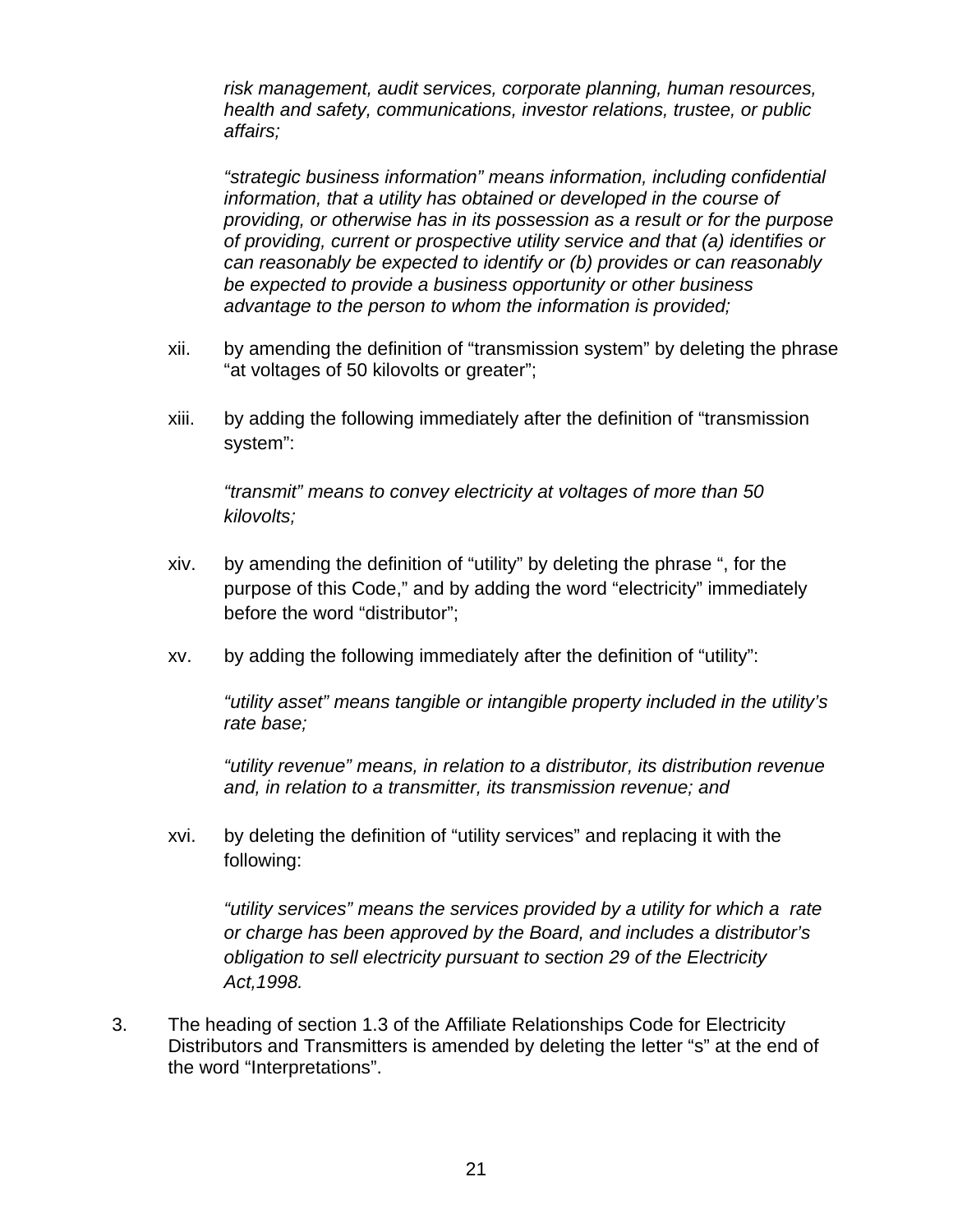4. Section 1.4 of the Affiliate Relationships Code for Electricity Distributors and Transmitters is deleted and replaced with the following:

*This Code applies to utilities licensed under Part V of the Act.* 

- 5. Section 1.5 of the Affiliate Relationships Code for Electricity Distributors and Transmitters is amended as follows:
	- i. by deleting the phrase "The Affiliate Relationships" and replacing it with the word "This"; and
	- ii. by deleting the phrase "distributor's or transmitter's" and replacing it with the word "utility's";
- 6. The heading of section 1.6 of the Affiliate Relationships Code for Electricity Distributors and Transmitters and section 1.6 of the Affiliate Relationships Code for Electricity Distributors and Transmitters are deleted and replaced with the following:

# *1.6 Amendments to this Code and Determinations by the Board*

- *1.6.1 Subject to section 1.6.2, the amendments to this Code made by the Board on [insert date] come into force on the date on which the Board publishes the amendments by placing them on the Board's web site after they have been made by the Board.*
- *1.6.2 The following amendments to this Code made by the Board on [insert date] come into force on the date that is three months from the date on which the Board publishes the amendments by placing them on the Board's web site after they have been made by the Board:* 
	- *(a) the amendment to section 1.2 deleting the definition of "fair market value"; and*
	- *(b) the amendments to section 2.3, other than the amendments adding sections 2.3.4.1 and 2.3.4.2.*
- *1.6.3 The amendments to this Code made by the Board on [insert date] do not apply to an Affiliate Contract that was in place on June 15, 2007 until such time as the initial term of such Affiliate Contract expires.*
- *1.6.4 Any matter under this Code requiring a determination by the Board may be determined without a hearing or through an oral, written or electronic hearing, at the Board's discretion.*
- 7. Section 2.1.2 of the Affiliate Relationships Code for Electricity Distributors and Transmitters is deleted.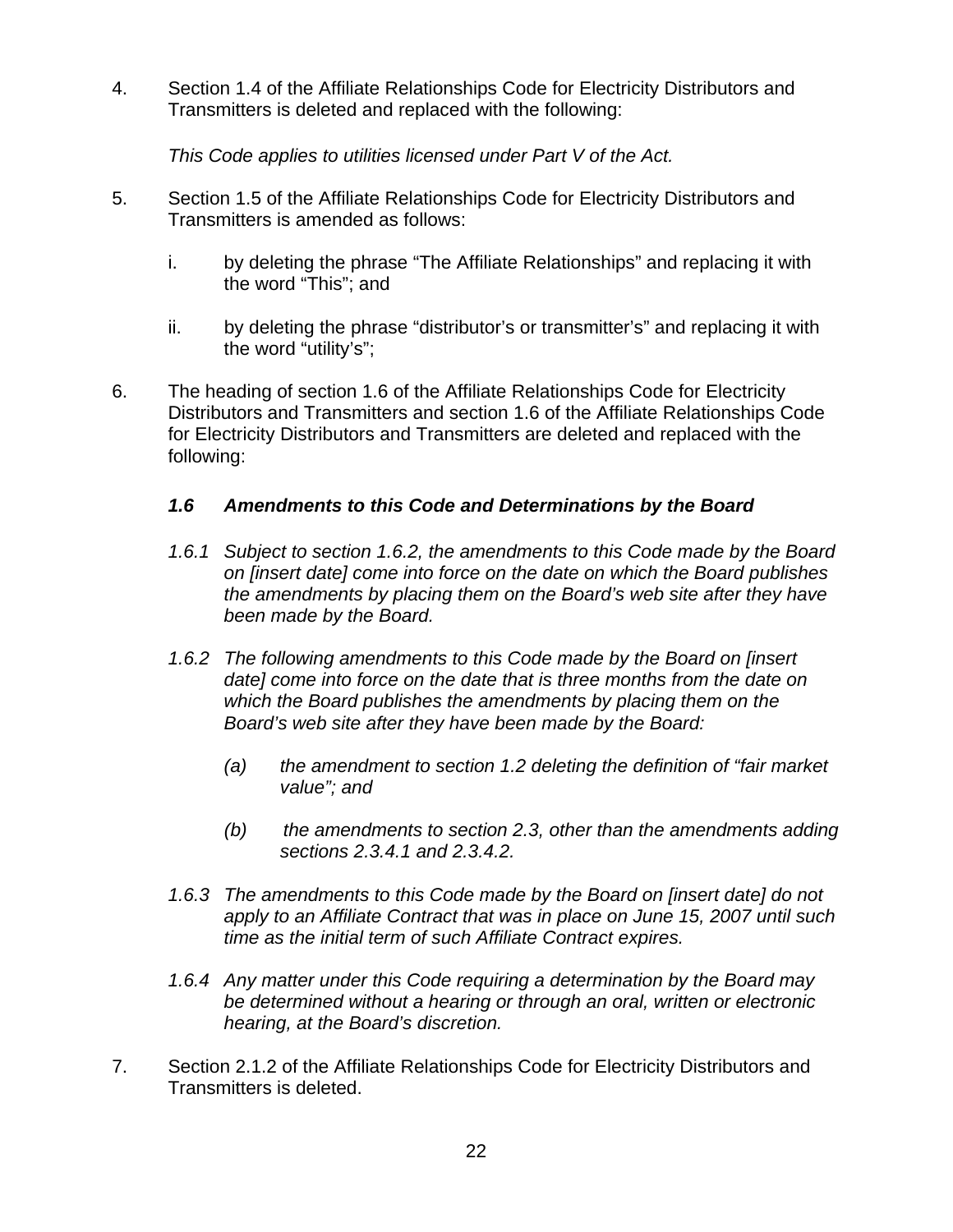- 8. Section 2.1.3 of the Affiliate Relationships Code for Electricity Distributors and Transmitters is renumbered as section 2.1.2.
- 9. Section 2.1.4 of the Affiliate Relationships Code for Electricity Distributors and Transmitters is deleted.
- 10. Section 2.2.1 of the Affiliate Relationships Code for Electricity Distributors and Transmitters is amended by deleting the first sentence and replacing it with the following:

*Where a utility provides services or resources to an affiliate or receives services or resources from an affiliate, it shall do so in accordance with a Services Agreement, the terms of which may be reviewed by the Board to ensure compliance with this Code.* 

- 11. Section 2.2.2 of the Affiliate Relationships Code for Electricity Distributors and Transmitters is amended by deleting "5900" wherever it appears in that section and replacing it with "5970".
- 12. Section 2.2.3 of the Affiliate Relationships Code for Electricity Distributors and Transmitters is deleted and replaced with the following:
	- *2.2.3 A utility shall not share with an affiliate that is an energy service provider employees that are directly involved in collecting, or have access to, confidential information.*
- 13. Section 2.2.4 of the Affiliate Relationships Code for Electricity Distributors and Transmitters is deleted.
- 14. Section 2.2.5 of the Affiliate Relationships Code for Electricity Distributors and Transmitters is renumbered as section 2.2.4.
- 15. Section 2.2 of the Affiliate Relationships Code for Electricity Distributors and Transmitters is amended by adding the following new section 2.2.5:
	- *2.2.5 The transfer pricing rules set out in section 2.3 do not apply when a utility and an affiliate share services in an emergency situation; a reasonable fully-allocated cost-related price shall be determined afterwards by the parties.*
- 16. Section 2.3 of the Affiliate Relationships Code for Electricity Distributors and Transmitters is amended by deleting sections 2.3.1, 2.3.2, 2.3.3 and 2.3.4 and replacing them with the following:

# *2.3.1 Term of Contracts with Affiliates*

 *2.3.1.1 The term of an Affiliate Contract between a utility and an affiliate shall not exceed five years, unless otherwise approved by the Board.*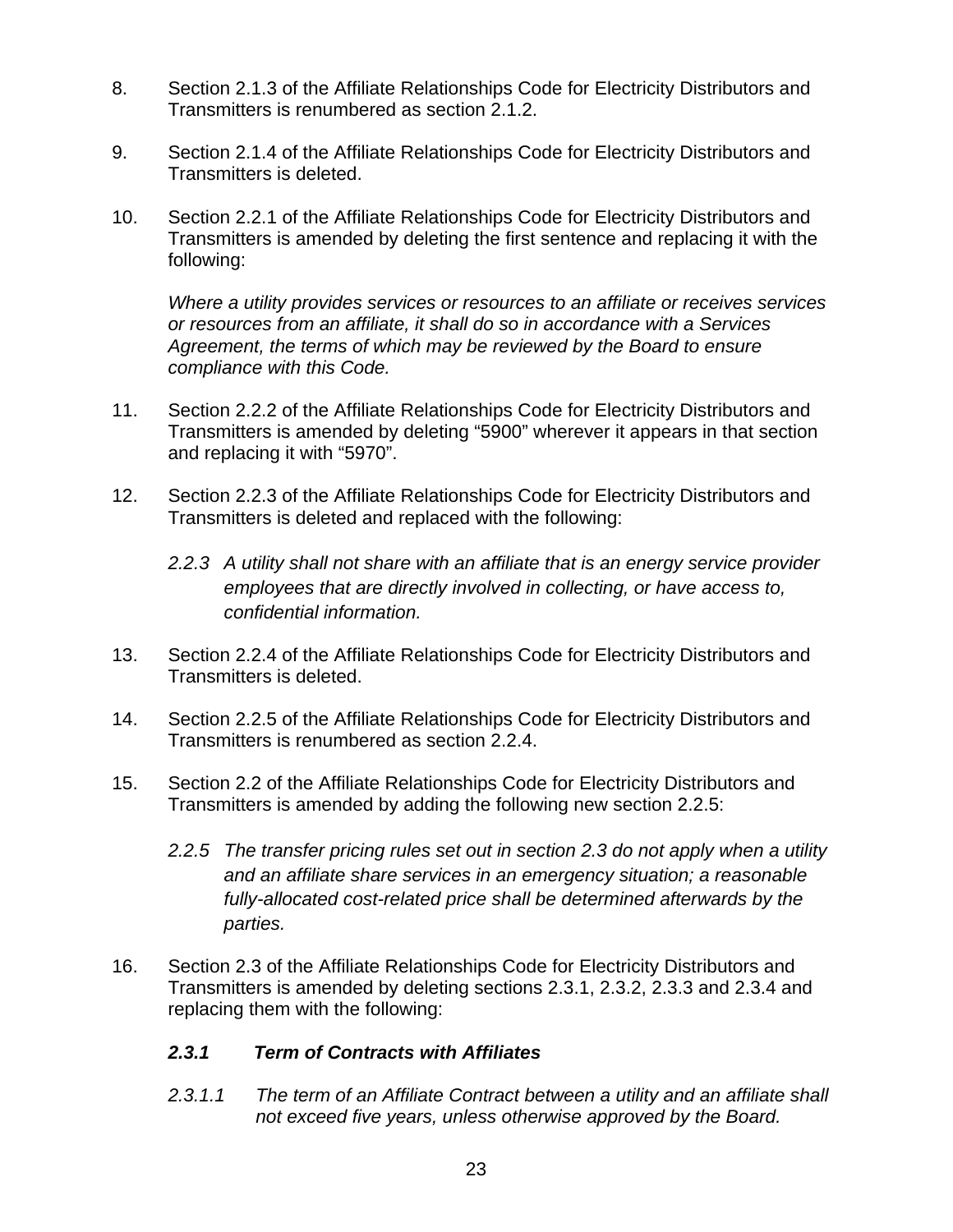### *2.3.2 Outsourcing to an Affiliate*

- *2.3.2.1 If a utility intends to enter into an Affiliate Contract for the receipt of a service, product, resource, or use of asset that it currently provides to itself, the utility shall first undertake a business case analysis, unless the Affiliate Contract would have an annual value of less than \$100,000 or 0.1% of the utility's utility revenue, whichever is greater. Where an Affiliate Contract has a term of more than one year, the annual value of the Affiliate Contract shall be determined by dividing the total value of the Affiliate Contract by the number of years in the term.*
- *2.3.2.3 For the purposes of section 2.3.2.1, the business case analysis shall contain (a) description of relevant utility needs on a per-service basis, (b) identification of the options available internally or externally from an affiliate or third party, (c) economic evaluation of all available options including the utility's current fully-allocated cost (which may include a return on the utility's invested capital equal to the approved weighted average cost of capital), (d) explanation of the selection criteria (including any non-price factors to be taken into account), (e) estimate of any benefits to the utility's Ontario ratepayers from outsourcing, and (f) justification of why any separate items were bundled together when considered for outsourcing.*

### *2.3.3 Where a Market Exists*

- *2.3.3.1 Where a reasonably competitive market exists for a service, product, resource or use of asset, a utility shall pay no more than the market price when acquiring that service, product, resource or use of asset from an affiliate.*
- *2.3.3.2 A fair and open competitive bidding process shall be used to establish the market price before a utility enters into or renews an Affiliate Contract.*
- *2.3.3.3 Despite section 2.3.3.2, where satisfactory benchmarking or other evidence of market price is available, a competitive tendering or bidding process is not required to establish the market price for a contract with an annual value of less than \$100,000 or 0.1% of the utility's utility revenue, whichever is greater. Where an Affiliate Contract has a term of more than one year, the annual value of the Affiliate Contract shall be determined by dividing the total value of the Affiliate Contract by the number of years in the term.*
- *2.3.3.4 Where the value of a proposed contract over its term exceeds \$500,000 or 0.5% of the utility's utility revenue, whichever is greater, a utility shall not award the contract to an affiliate before an independent evaluator retained by the utility has reported to the utility on how the*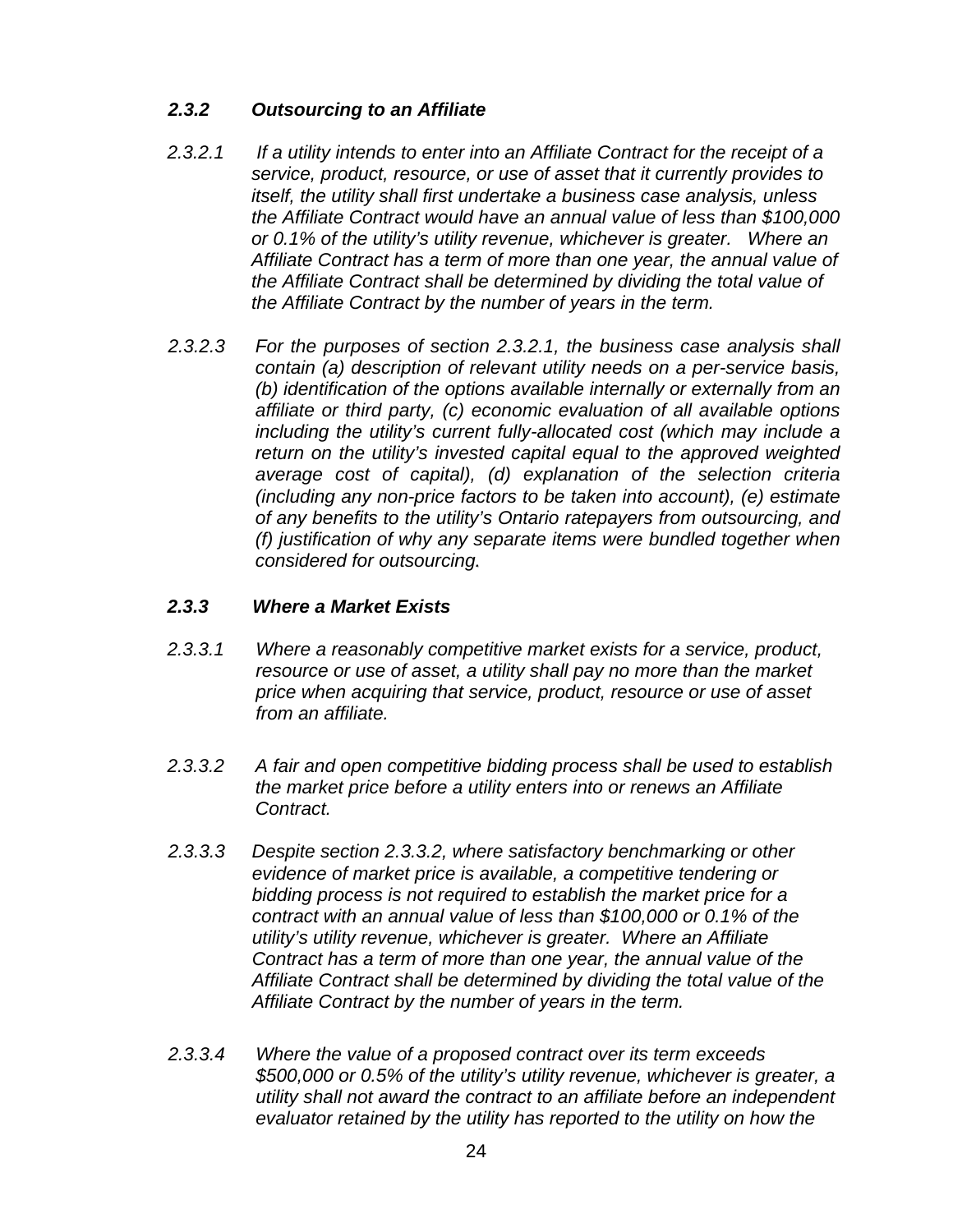*competing bids meet the criteria established by the utility for the competitive bidding process.* 

- *2.3.3.5 The Board may, for the purposes of sections 2.3.3.3 and 2.3.3.4, consider more than one Affiliate Contract to be a single Affiliate Contract where they have been entered into for the purpose of setting the contract values at levels below the threshold level set out in section 2.3.3.3 or 2.3.3.4.*
- *2.3.3.6 Where a reasonably competitive market exists for a service, product, resource or use of asset, a utility shall charge no less than the market price of the service, product, resource or use of asset when selling that service, product, resource or use of asset to an affiliate.*

# *2.3.4 Where No Market Exists*

- *2.3.4.1 Where it can be established that a reasonably competitive market does not exist for a service, product, resource or use of asset that a utility acquires from an affiliate, the utility shall pay no more than the affiliate's fully-allocated cost to provide that service, product, resource or use of asset. The fully-allocated cost may include a return on the affiliate's invested capital. The return on invested capital shall be no higher than the utility's approved weighted average cost of capital.*
- *2.3.4.2 Where a reasonably competitive market does not exist for a service, product, resource or use of asset that a utility sells to an affiliate, the utility shall charge no less than its fully-allocated cost to provide that service, product, resource or use of asset. The fully-allocated cost shall include a return on the utility's invested capital. The return on invested capital shall be no less than the utility's approved weighted average cost of capital.*
- *2.3.4.3 Where a utility pays a cost-based price for a service or resource that is obtained from an affiliate, the utility shall obtain from the affiliate, from time to time as required to keep the information current, a detailed breakdown of the affiliate's fully-allocated cost of providing the service or resource.*

### *2.3.5 Shared Corporate Services*

*2.3.5.1 Despite sections 2.3.3.1 and 2.3.3.6, for shared corporate services, fully-allocated cost-based pricing (as calculated in accordance with sections 2.3.4.1 and 2.3.4.2) may be applied between a utility and an affiliate provided that the utility complies with section 2.3.4.3.*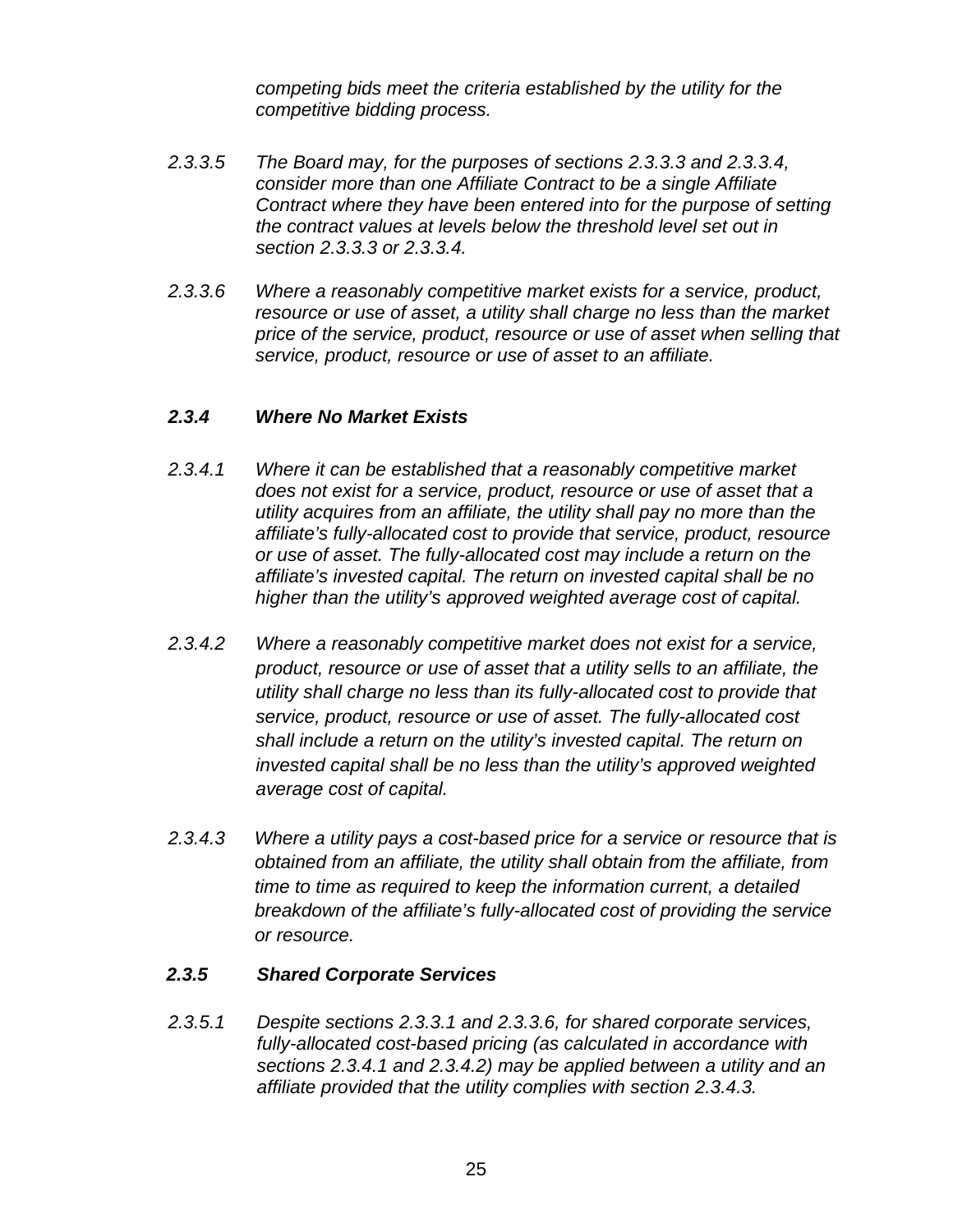### *2.3.6 Transfer of Assets*

- *2.3.6.1 If a utility sells or transfers to an affiliate a utility asset, the price shall be the greater of the market price or the net book value of the asset.*
- *2.3.6.2 Before selling or transferring to an affiliate a utility asset with a net book value that exceeds \$100,000 or 0.1% of the utility's utility revenue, whichever is greater, the utility shall obtain an independent assessment of its market price.*
- *2.3.6.3 If a utility purchases or obtains the transfer of an asset from an affiliate, the price shall be no more than the market price.*
- *2.3.6.4 Before a utility purchases or obtains the transfer of an asset from an affiliate with a net book value that exceeds \$100,000 or 0.1% of the utility's utility revenue, whichever is greater, the utility shall obtain an independent assessment of its market price.*
- *2.3.6.5 The Board may, for the purposes of sections 2.3.6.2 and 2.3.6.4, consider more than one asset transaction to be a single transaction where the transactions have been entered into for the purpose of setting the transfer prices at levels below the threshold level set out in section 2.3.6.2 or 2.3.6.4.*
- 17. Section 2.5.4 of the Affiliate Relationships Code for Electricity Distributors and Transmitters is amended as follows:
	- i. by adding the phrase "or utility services" to the end of the first sentence; and
	- ii. by deleting the word "Director" in paragraph (c) and replacing it with the word "Board".
- 18. Section 2.5.6 if the Affiliate Relationships Code for Electricity Distributors and Transmitters is amended as follows:
	- i. by deleting the phrase "transmission and distribution" and replacing it with the phrase "transmission or distribution"; and
	- ii. by adding the phrase "by the utility" immediately after the phrase "processed and provided".
- 19. Section 2.5.7 of the Affiliate Relationships Code for Electricity Distributors and Transmitters is deleted.
- 20. The heading of section 2.6 of the Affiliate Relationships Code for Electricity Distributors and Transmitters is deleted and replaced with the following: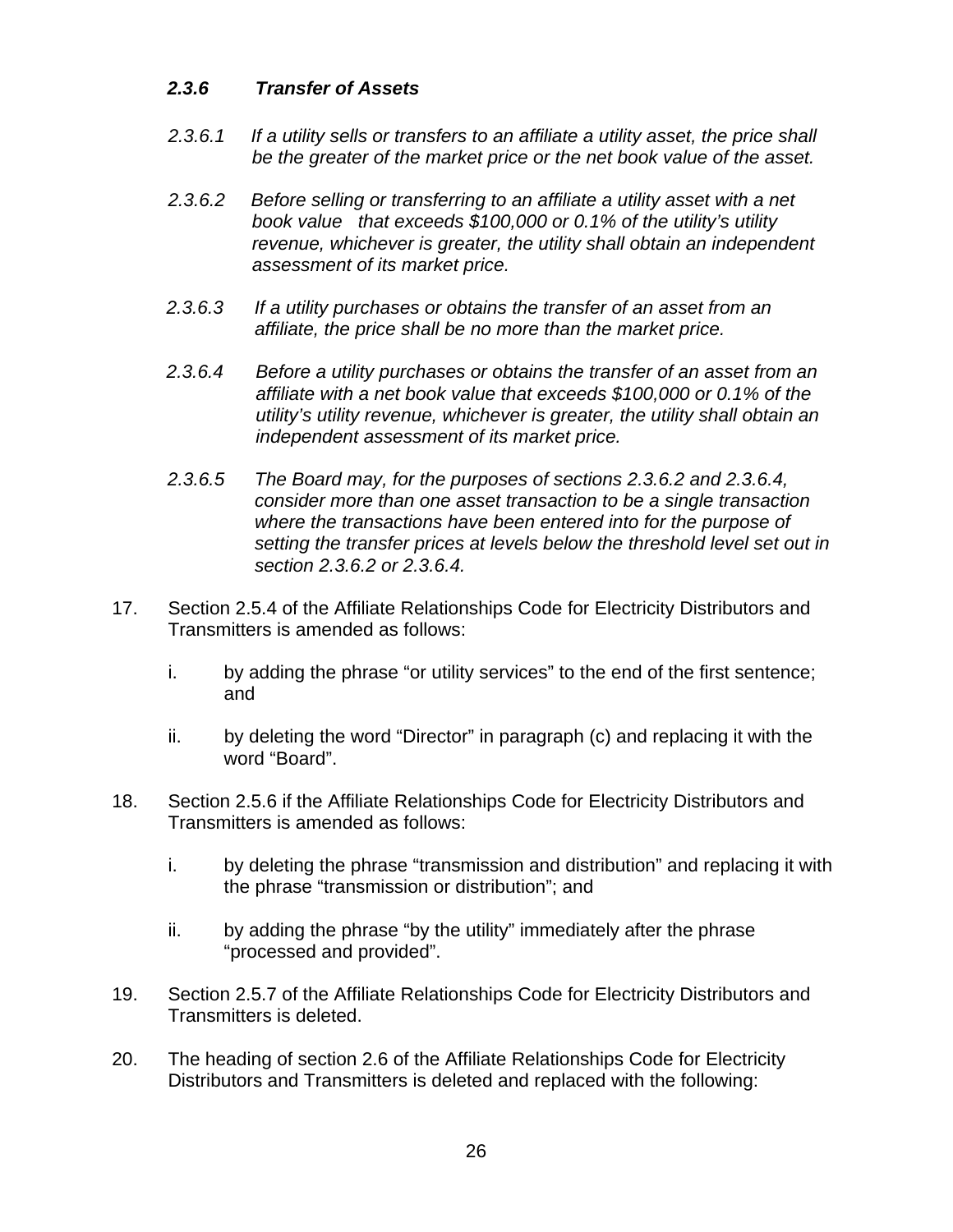### *2.6 Confidentiality of Confidential Information and Restriction on Provision of Strategic Business Information*

21. Section 2.6 of the Affiliate Relationships Code for Electricity Distributors and Transmitters is amended by adding the following new section 2.6.4:

*2.6.4 A utility shall not provide strategic business information to an affiliate that is an energy service provider.* 

22. Section 2.8 of the Affiliate Relationships Code for Electricity Distributors and Transmitters is deleted.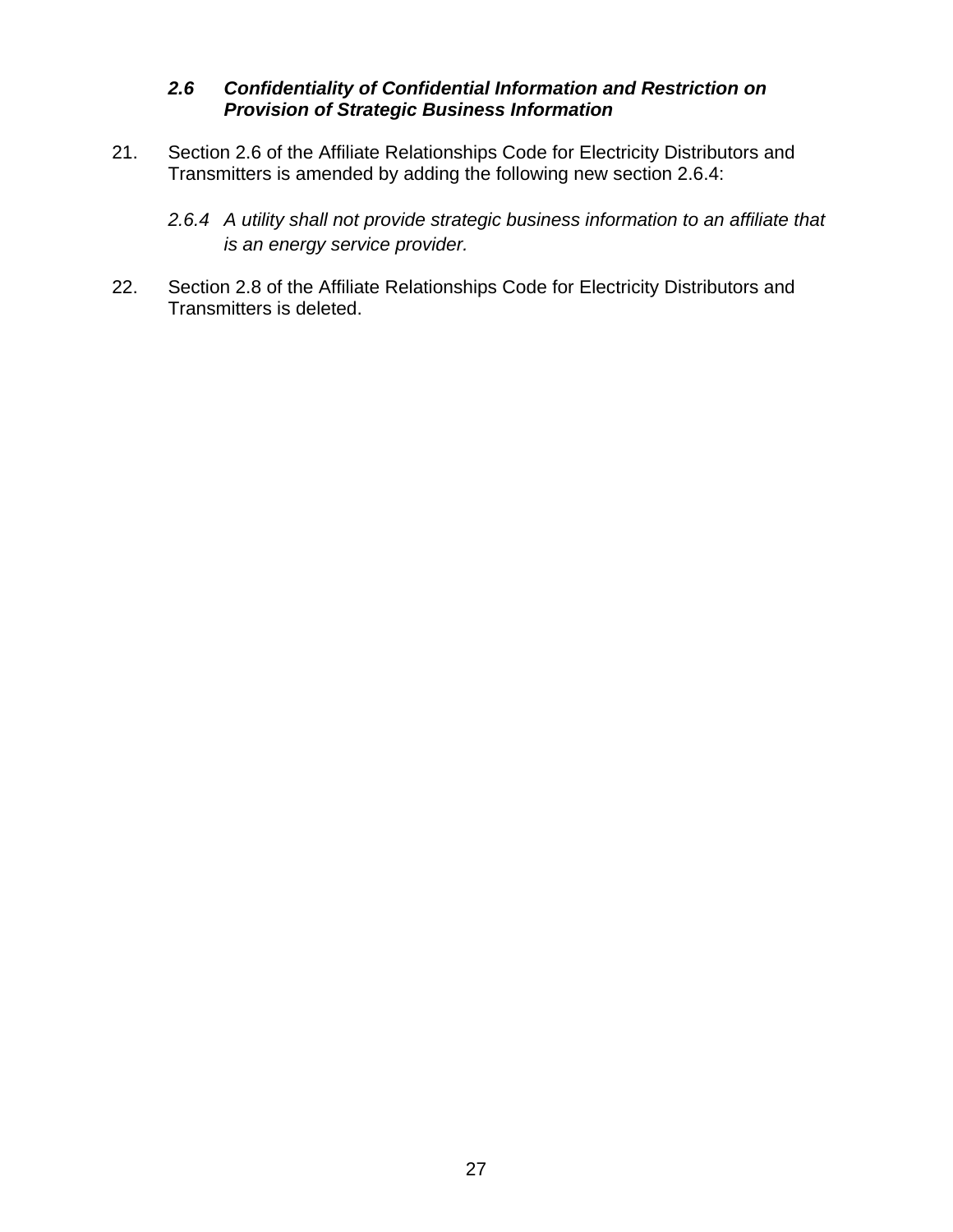### **Attachment B**

### **Affiliate Relationships Code for Electricity Distributors and Transmitters Containing Proposed Amendments**

**Comparison Version** 

**For Information Purposes Only**

[[See the attached document](http://www.oeb.gov.on.ca/documents/cases/EB-2007-0662/ARC_amended_attachment_B_20070919.pdf)]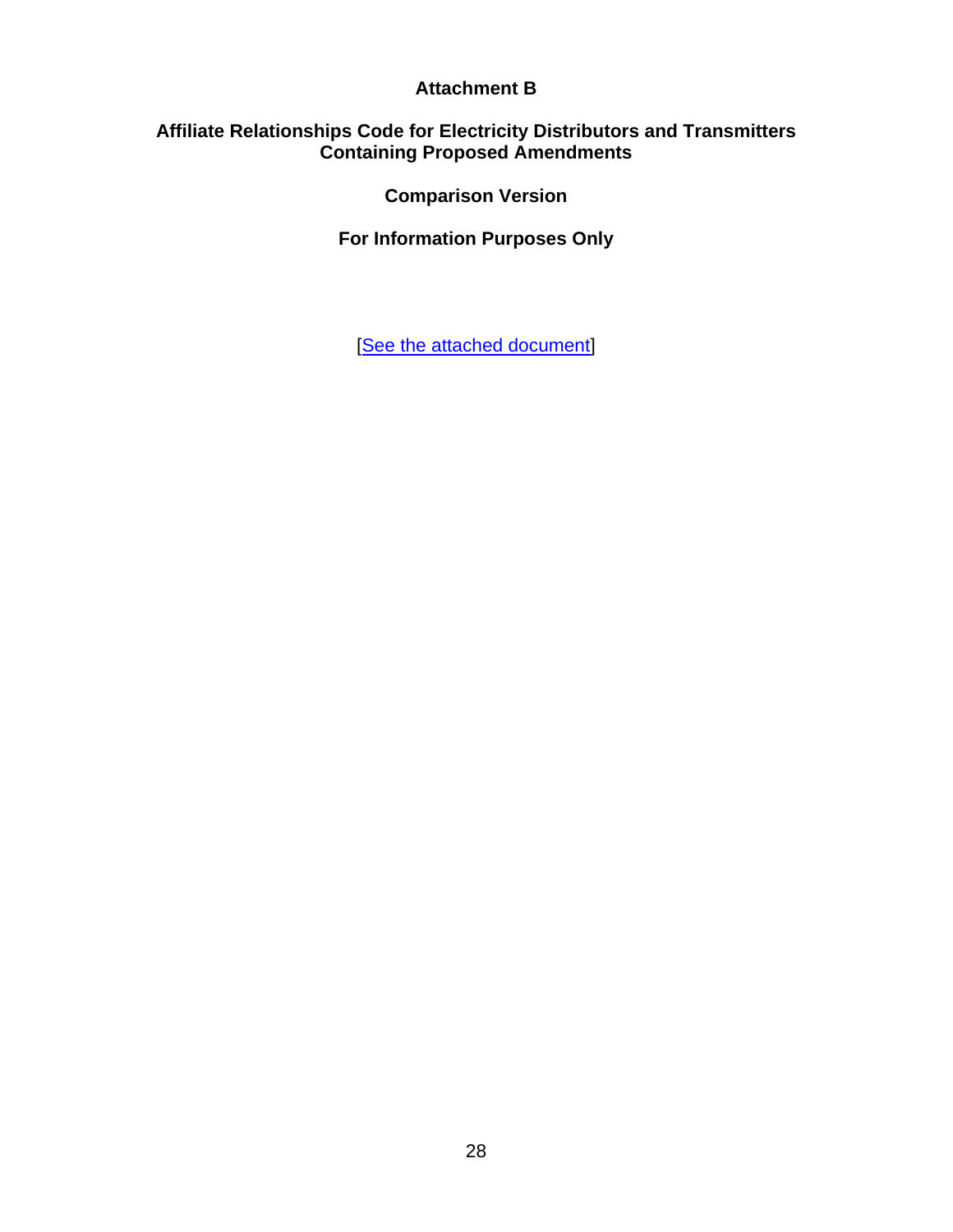### **Attachment C**

### **Affiliate Relationships Code for Electricity Distributors and Transmitters Containing Proposed Amendments**

**Clean Version** 

**For Information Purposes Only**

[[See the attached document](http://www.oeb.gov.on.ca/documents/cases/EB-2007-0662/ARC_amended_attachment_C_20070919.pdf)]